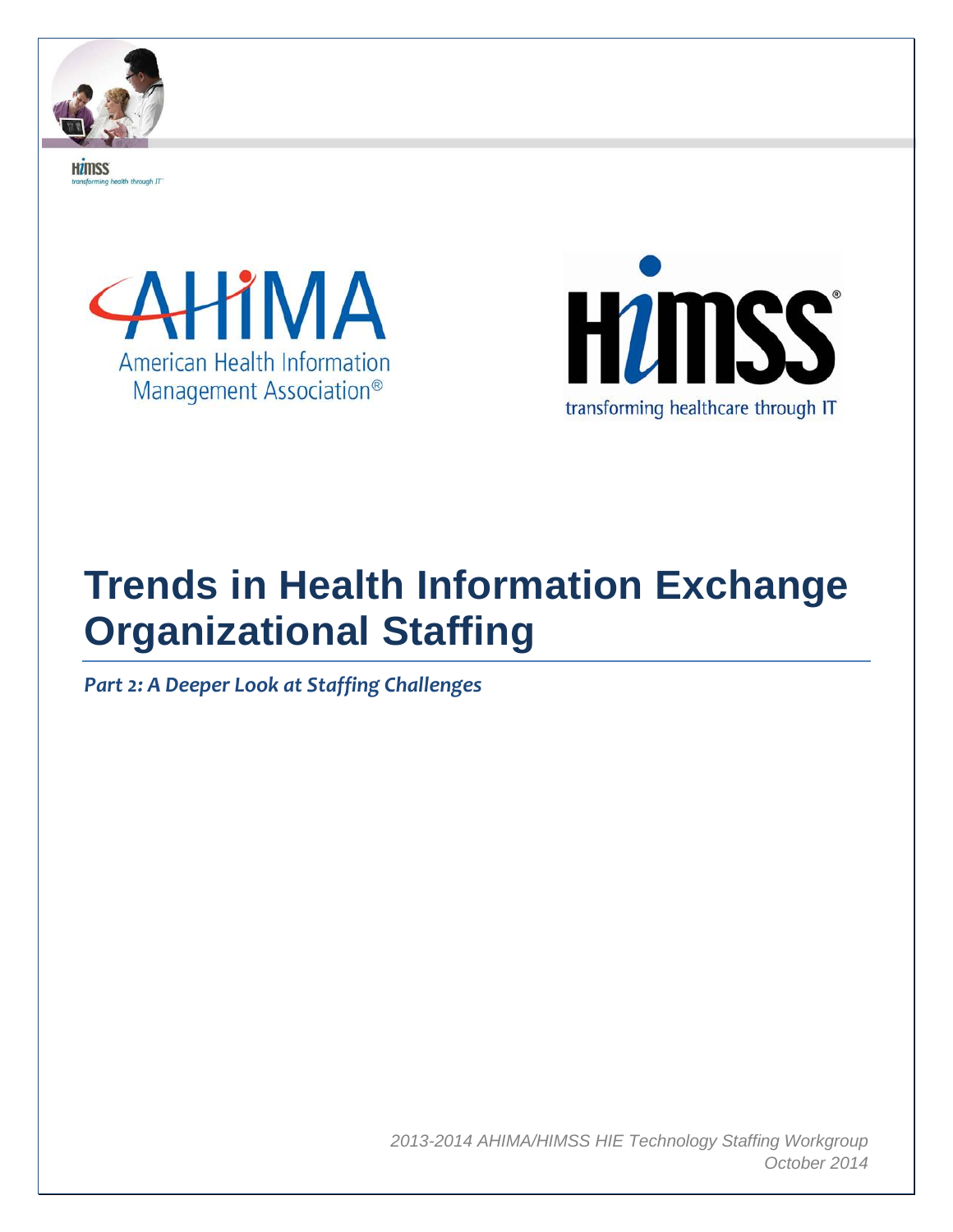# Trends in HIE Organizational Staffing<br>Part 2: A Deeper Look at Staffing Challenges

## **Table of Contents**

| © 2014 Healthcare Information and Management Systems Society (HIMSS)<br>American Health Information Management Association (AHIMA) | 2 |
|------------------------------------------------------------------------------------------------------------------------------------|---|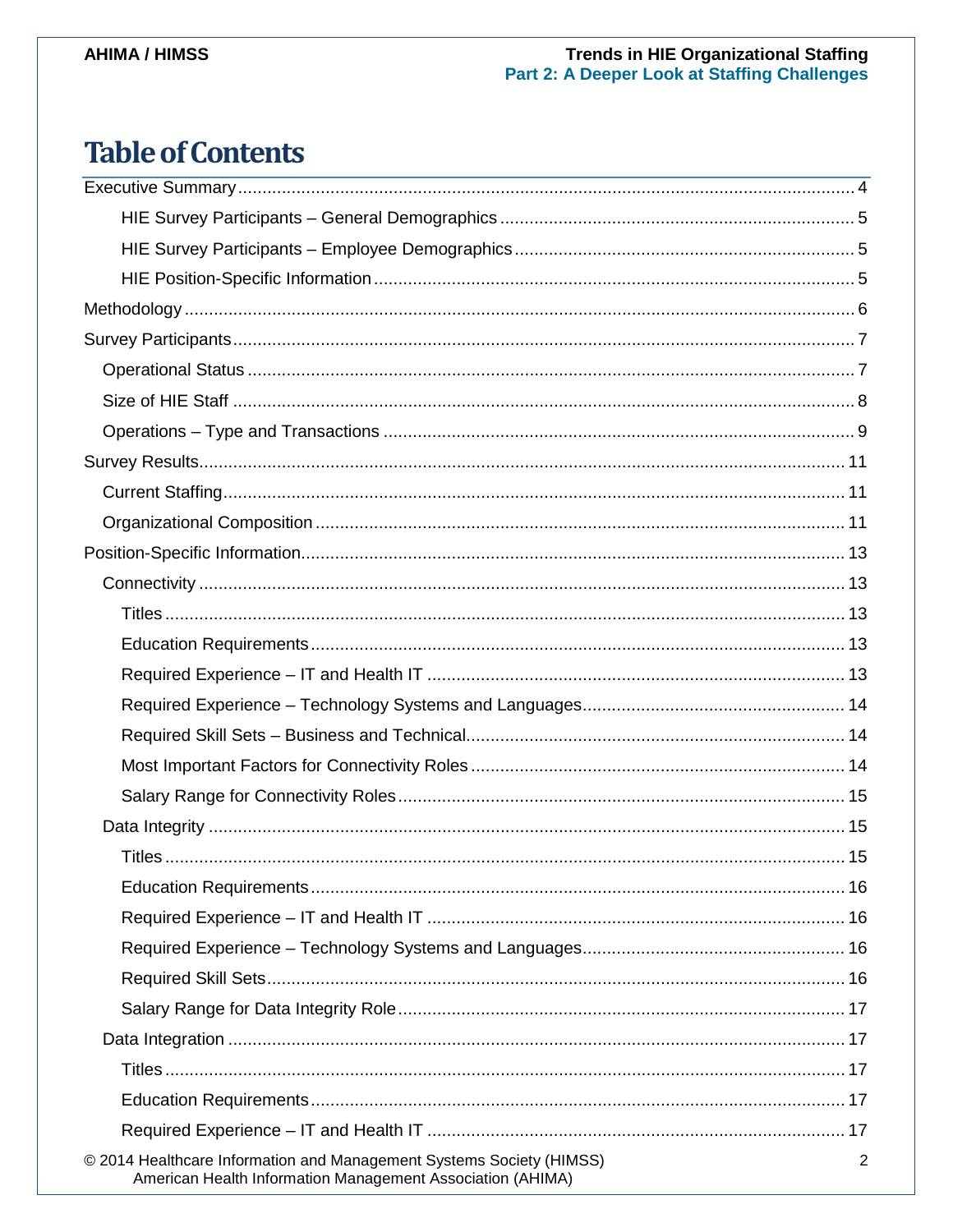# Trends in HIE Organizational Staffing<br>Part 2: A Deeper Look at Staffing Challenges

© 2014 Healthcare Information and Management Systems Society (HIMSS)<br>American Health Information Management Association (AHIMA)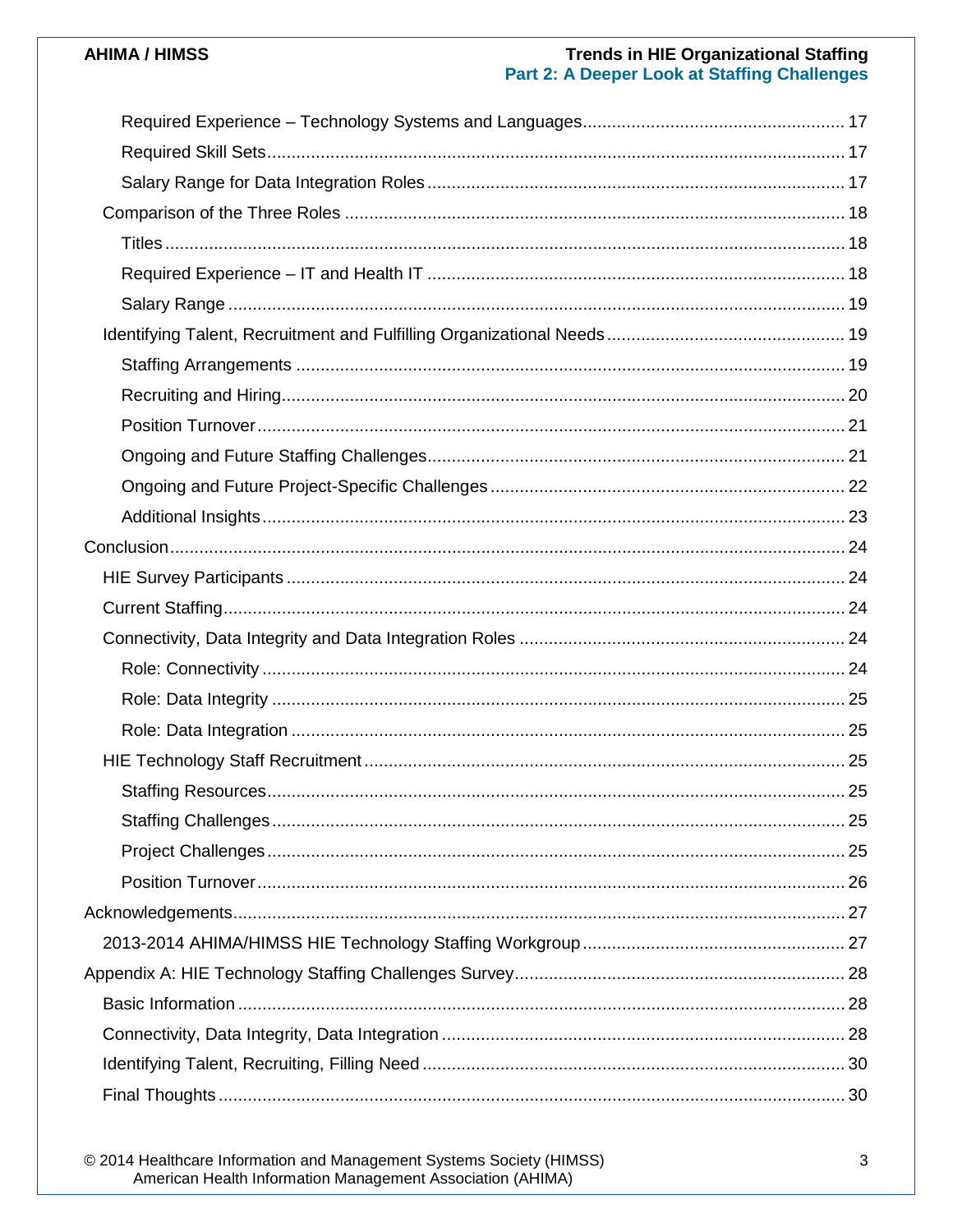## <span id="page-3-0"></span>**Executive Summary**

The American Health Information Management Association (AHIMA) and the Healthcare Information and Management Systems Society (HIMSS) originally released a 2012 survey, *[Trends in HIE](http://www.himss.org/ResourceLibrary/genResourceDetailPDF.aspx?ItemNumber=31182)  [Organizational Staffing: AHIMA/HIMSS Staffing Model Environmental Scan](http://www.himss.org/ResourceLibrary/genResourceDetailPDF.aspx?ItemNumber=31182)*, to support their organizational goals of highlighting the staffing needs and requirements for this type of health information exchange organization. As Health Information Exchanges (HIEs) and Health Information Exchange Organizations (HIOs) nationally continue to mature and evolve, it is important and relevant to understand their current requirements for information technology (IT) and heath information management (HIM) skills and experience specific to a number of staff roles, and to understand how these organizations recruit and maintain talent.

A joint AHIMA and HIMSS workgroup was once again convened to develop and provide oversight for the 2014 HIE Technology Staffing Challenges Survey. The goal of this analysis is to provide valuable insights that can assist other HIOs as they evaluate and implement their current and planned staffing requirements.

The 2014 AHIMA/HIMSS HIE Technology Staffing Challenges Survey focused on three particular positions that were previously identified as the most challenging roles to staff and retain as well as how best to recruit for this type of talent:

- Connectivity
- Data Integrity
- Data Integration

The survey identifies the key elements of today's HIE challenges related to requirements for staffing their IT positions, including but not limited to:

- Metrics regarding the HIO and its operational reach
- Total number of employees as compared to IT employees
- Skills sets required for each identified position (i.e. Connectivity, Data Integrity, or Data Integration)
- Levels of experience for each identified position
- Salary ranges for the positions
- Composition of staff model (i.e. full-time employee, part-time employee, consultant, outsourced positions to vendor, etc.)
- Recruitment approaches
- Turnover by type of position
- Challenges for these roles
- Challenges related to the projects in which the current staff is engaged in

Representatives from 16 HIOs completed this survey. As a result of this limited sample size, the survey does not represent all types of HIOs that are in place today; nonetheless, the respondents provide valuable insights that can benefit their peers. Results are quantified in the study when the question is fully answered. For those occasions when a question is not answered by all participants, the information is identified, but not quantified.

© 2014 Healthcare Information and Management Systems Society (HIMSS) 4 American Health Information Management Association (AHIMA)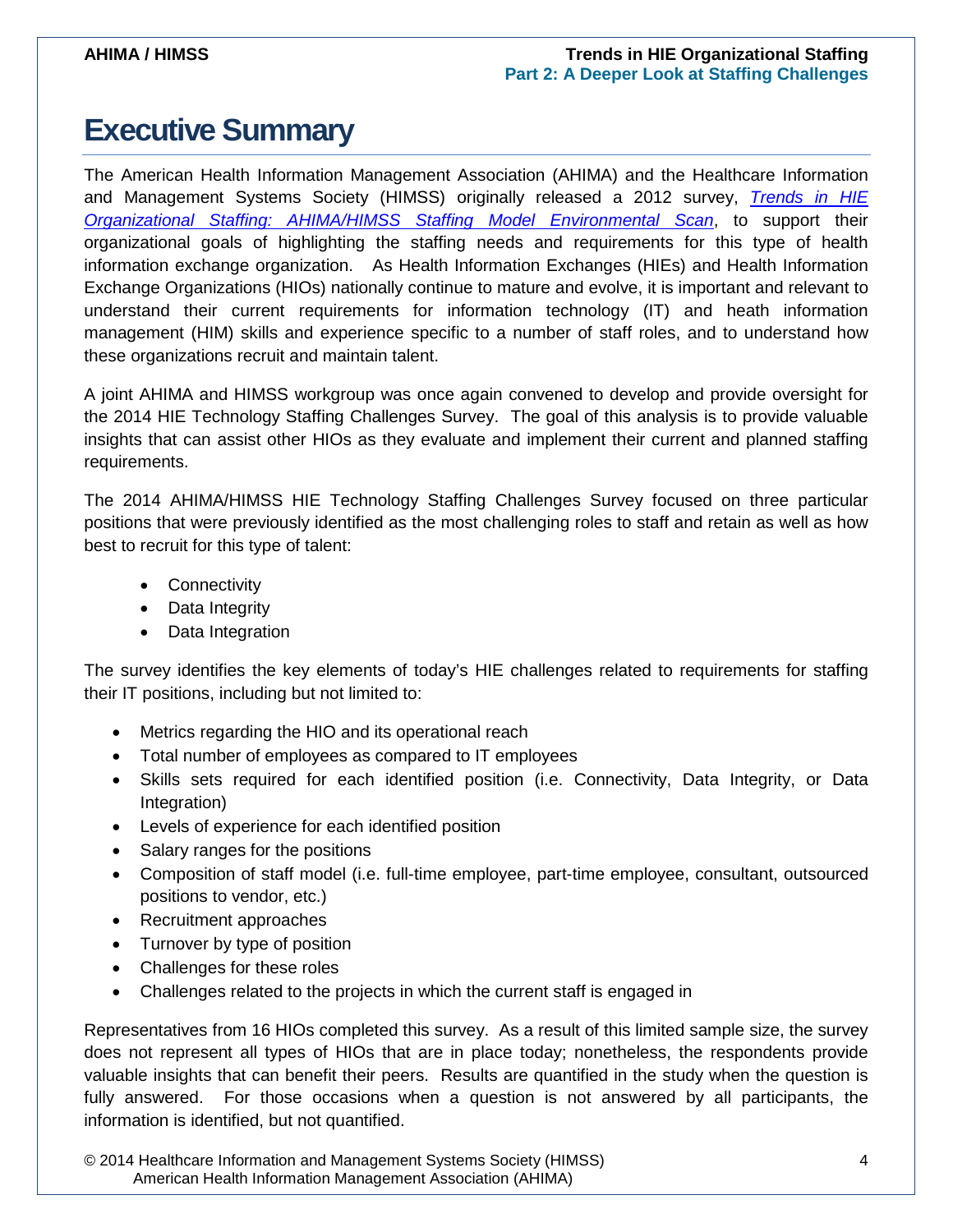In addition, if there are any patterns that can be derived from the responses, then this information is included. When appropriate, a reference to the survey question is included when reporting the corresponding findings, in order to assist the reader. Finally, for the survey questions that are identical to the 2012 survey, a comparison of the findings is included to determine what change(s) may have occurred.

The primary purpose of this white paper is to present the summary findings from the 2014 survey as reported by the participating HIOs.

#### <span id="page-4-0"></span>**HIE Survey Participants – General Demographics**

Survey participants included organizations that have been operational since as early as 1996. Hospitals and physician practices are the primary types of participating organizations, yet since the 2012 survey, there are a growing number of other healthcare entities benefiting from the sharing of patient information. As of the time of this writing, the participants have identified a variety of these organizations that benefit from sharing patient information including, but not limited to:

- payers
- behavioral health centers
- fire department / Emergency Medical Services (EMS)
- nursing homes
- long-term care facilities
- Visiting Nurses Associations (VNAs)
- state public health entities
- Accountable Care Organizations (ACOs)

#### <span id="page-4-1"></span>**HIE Survey Participants – Employee Demographics**

The majority of participating HIOs identify a broad range of total current employees, ranging from 1.5 to 47 full-time equivalents (FTEs).

Given the range of supporting IT staff, the participants fell into two categories: those who staff fewer than 10 IT employees and or those who staff 10-20 IT employees.

A number of the HIOs use a combination of staffing models including full-time and part-time staff, employees who job-share, on-site contractors and outsourcing. Additional details are provided in the **[Survey Results](#page-10-0)** section of this white paper.

#### <span id="page-4-2"></span>**HIE Position-Specific Information**

Based on the 2012 Survey, three types of IT positions were identified as most challenging to staff within HIE organizations: Connectivity, Data Integrity and Data Integration. The second part of the 2014 survey focuses on two specific areas related to staffing: (a) the recruitment and retention of talented staff in support of the HIO's IT requirements, and (b) the status of these staff members (i.e. full-time employee, part-time employee, consultant, etc.).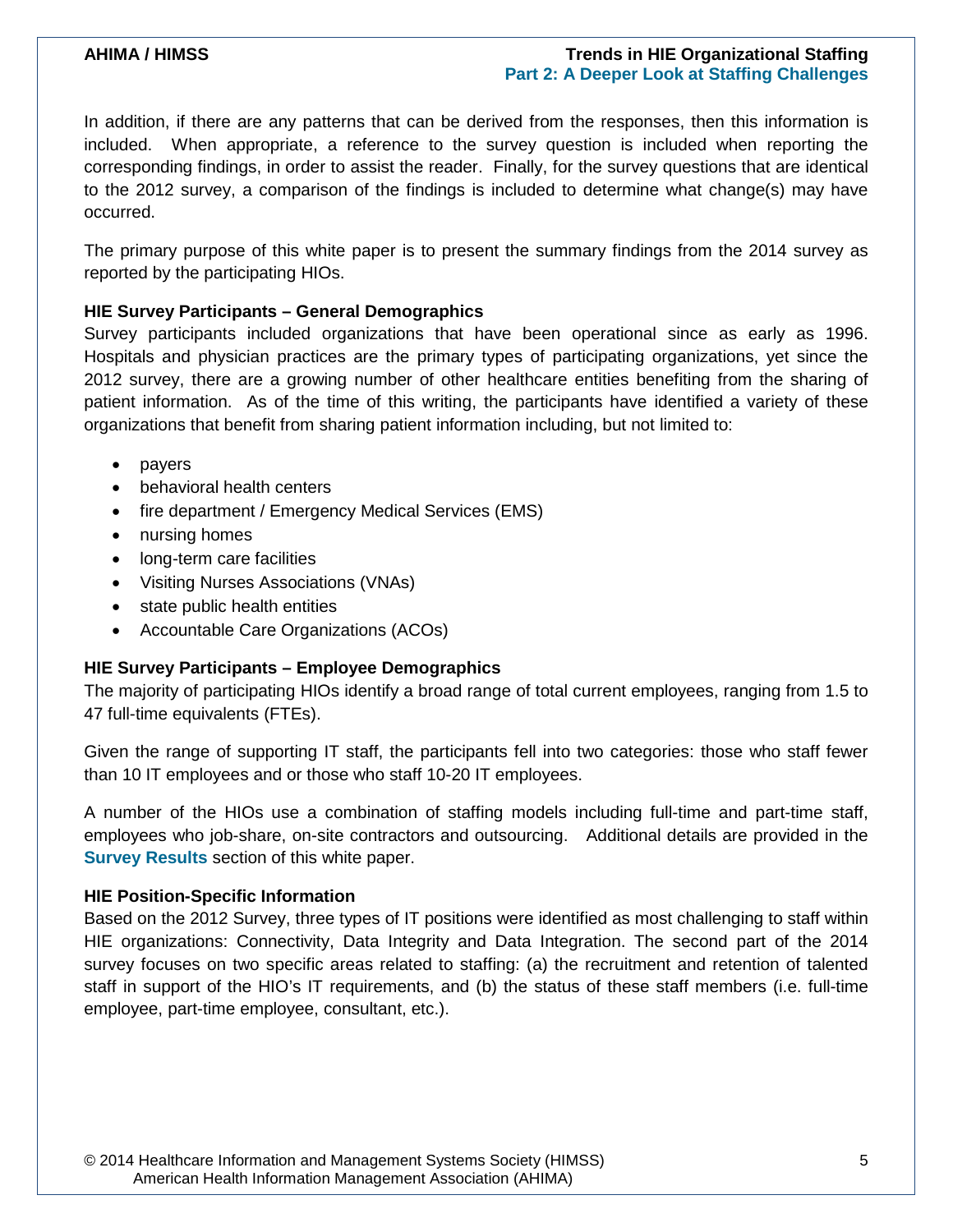## <span id="page-5-0"></span>**Methodology**

The study methodology consisted of directly surveying leadership within active HIE organizations. A joint workgroup of volunteers from AHIMA and HIMSS, supported by staff from both organizations, created and administered the survey. Microsoft SharePoint and conference calls facilitated by WebEx were used for task coordination and collaboration. The final version of the 2014 survey is available in **[Appendix A: HIE Technology Staffing Challenges Survey](#page-26-2)**.

The survey was loaded into SurveyMonkey, an online survey tool, and tested for usability by the volunteer workgroup. The survey primarily targeted HIE directors or executives.

The joint AHIMA/HIMSS Workgroup identified target HIOs. HIMSS staff contacted HIOs with a request to complete the 2014 survey. The survey was activated on May 5, 2014. Reminders were sent to individual organizations and potential participants as needed by volunteers and staff liaisons. The survey closed on May 19, 2014. A total of 16 responses were received.

The format used to report the findings from the 2014 survey is a white paper. All the information contained in the white paper is derived from the collated survey results. Some results are quantified when participants responded to all or a majority of the survey questions. For questions with a limited number of survey responses, the information is provided in a table format to better determine whether there may be observational themes that can be identified for those responses.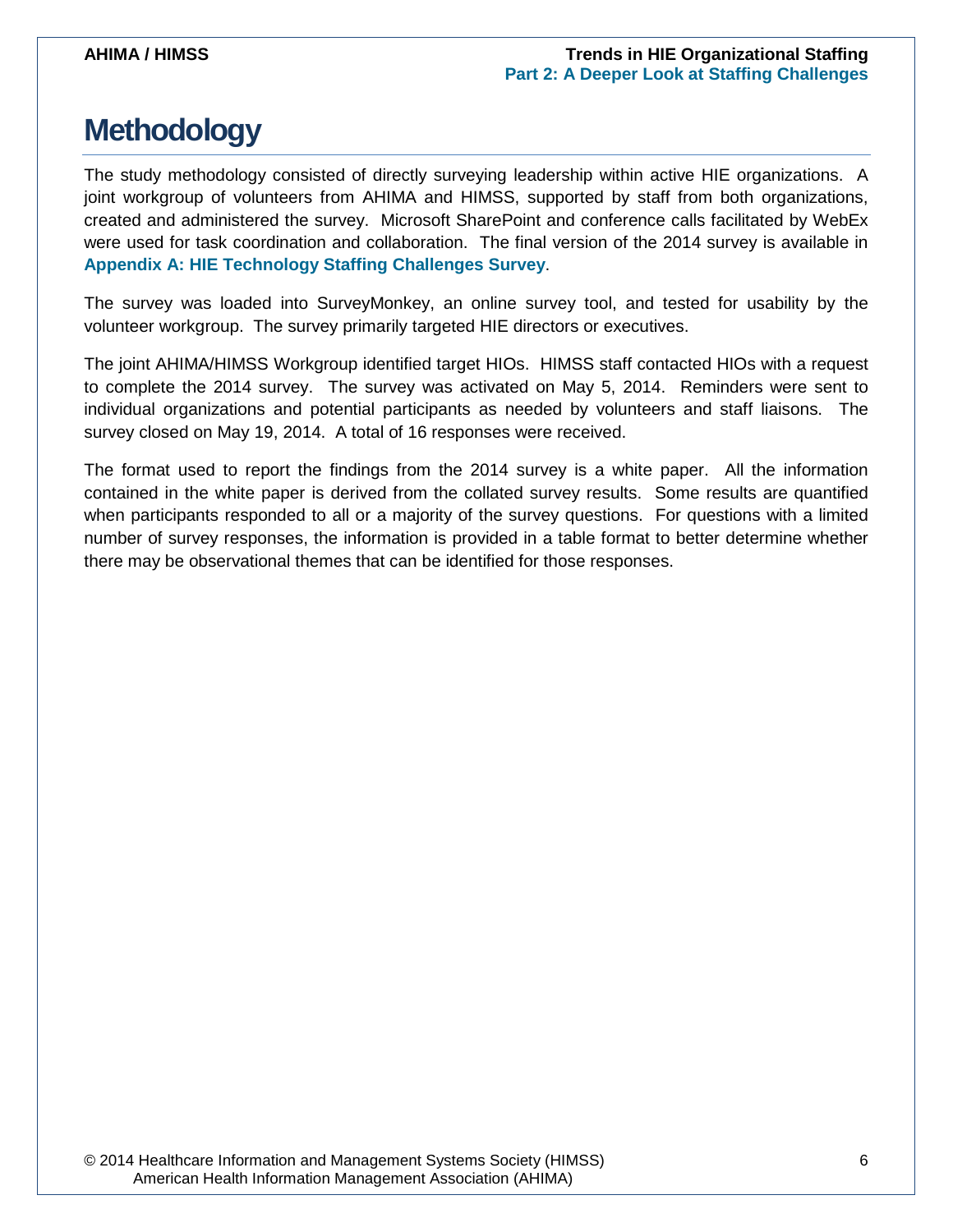## <span id="page-6-0"></span>**Survey Participants**

The 16 participating HIOs were located across the country, with representation of between one and three HIOs from 7 of the [1](#page-6-2)0 regions used by the Centers for Medicare and Medicaid Services (CMS).<sup>1</sup>

The specific individuals who responded to the survey held a wide range of titles, including Chairman of the Board of Directors, Chief Executive Officer, President and Chief Executive Officer, Executive Director, Director, Policy Lead, Chief Financial Officer, Chief Information Officer, Program Manager and Project Manager. Given the range of specific questions posed in this survey, we recommended that the responders collaborate with other members of their HIO's administrative team to complete the survey.

### <span id="page-6-1"></span>*Operational Status*

Of the 16 organizations surveyed, 13 respondents stated that their HIO was operational at the time the survey was administered in Spring 2014 and the remaining HIOs were poised to be operational in the weeks following the return of surveys.

Of these, 16 reported a *date of first data exchange*. The survey responses indicated the earliest date for exchanging data was in 1996, and that three-quarters of the respondents initiated data exchange during the timeframe from 2007 through 2011. The most recently reported *initial* data exchange included three HIOs in 2014.



The graph below (*Figure B1*) provides the representation of first data exchange by specific year. This data points to significant activity in HIOs initially exchanging data from 2007 through 2012.



The chart below (*Figure B2*) provides a comparison between the 2012 and the 2014 surveys to identify similarities or disparities between the responses. Both surveys reflect that the greatest number of HIOs began exchanging data between 2006 and 2012.

 $\ddot{\phantom{a}}$ 

<span id="page-6-2"></span><sup>&</sup>lt;sup>1</sup> Centers for Medicare & Medicaid Services. [Regional Offices.](http://www.cms.gov/About-CMS/Agency-Information/RegionalOffices/RegionalMap.html)

<sup>© 2014</sup> Healthcare Information and Management Systems Society (HIMSS) 7 American Health Information Management Association (AHIMA)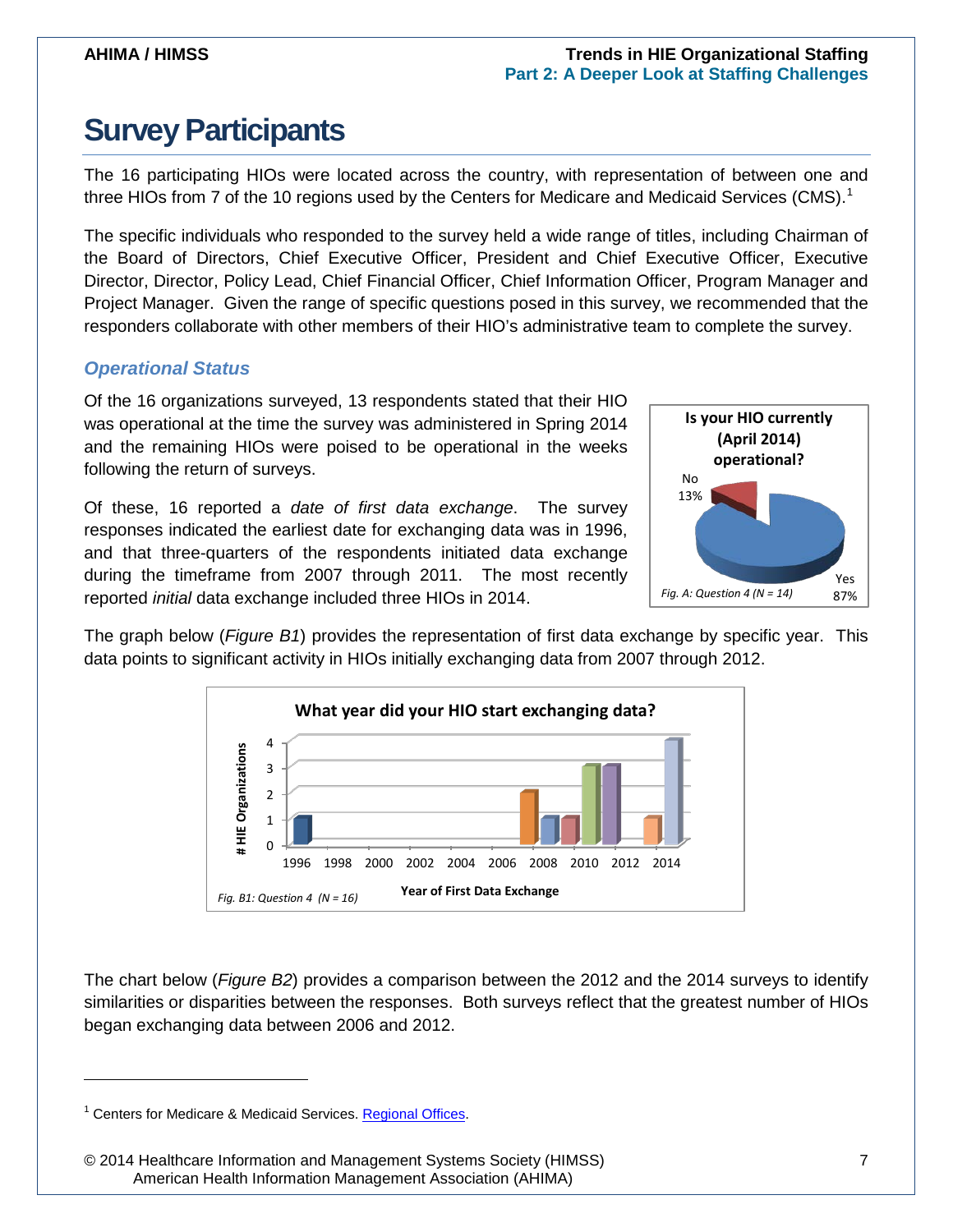

### <span id="page-7-0"></span>*Size of HIE Staff*

All but two of the participants reported the total number of employees in their organization, and one participant indicated that their staffing complement is variable. The total number of staff ranges from 1.5 to 47 full-time equivalents (FTEs) while the IT staff ranges from 0 to 19 FTEs. Additional information about specific staffing models is addressed in the next section, **[Survey Results](#page-10-0)**.

All 16 operational HIOs reported third-party organizations participating in their HIE, including stakeholders such as hospitals and physician practices. There is a wide range of other entities that are now within the scope of these HIOs, such as payers, behavioral health centers, fire department / Emergency Medical Services (EMS), nursing homes, long-term care facilities, Visiting Nurses Associations (VNAs), state public health entities and Accountable Care Organizations (ACOs).

In the 2012 survey, nearly half of the respondents reported 50 or less participating organizations, while the five largest responding HIOs reported 400 or more participating organizations (see *Figures C1 and C2* on next page). The 2014 survey shows a shift in the increased operational reach of the participating organizations with fifty per cent of the HIOs with 400 or less participating organizations and fifty per cent of HIOs with 401 to over 3,000 participating organizations.



© 2014 Healthcare Information and Management Systems Society (HIMSS) 8 American Health Information Management Association (AHIMA)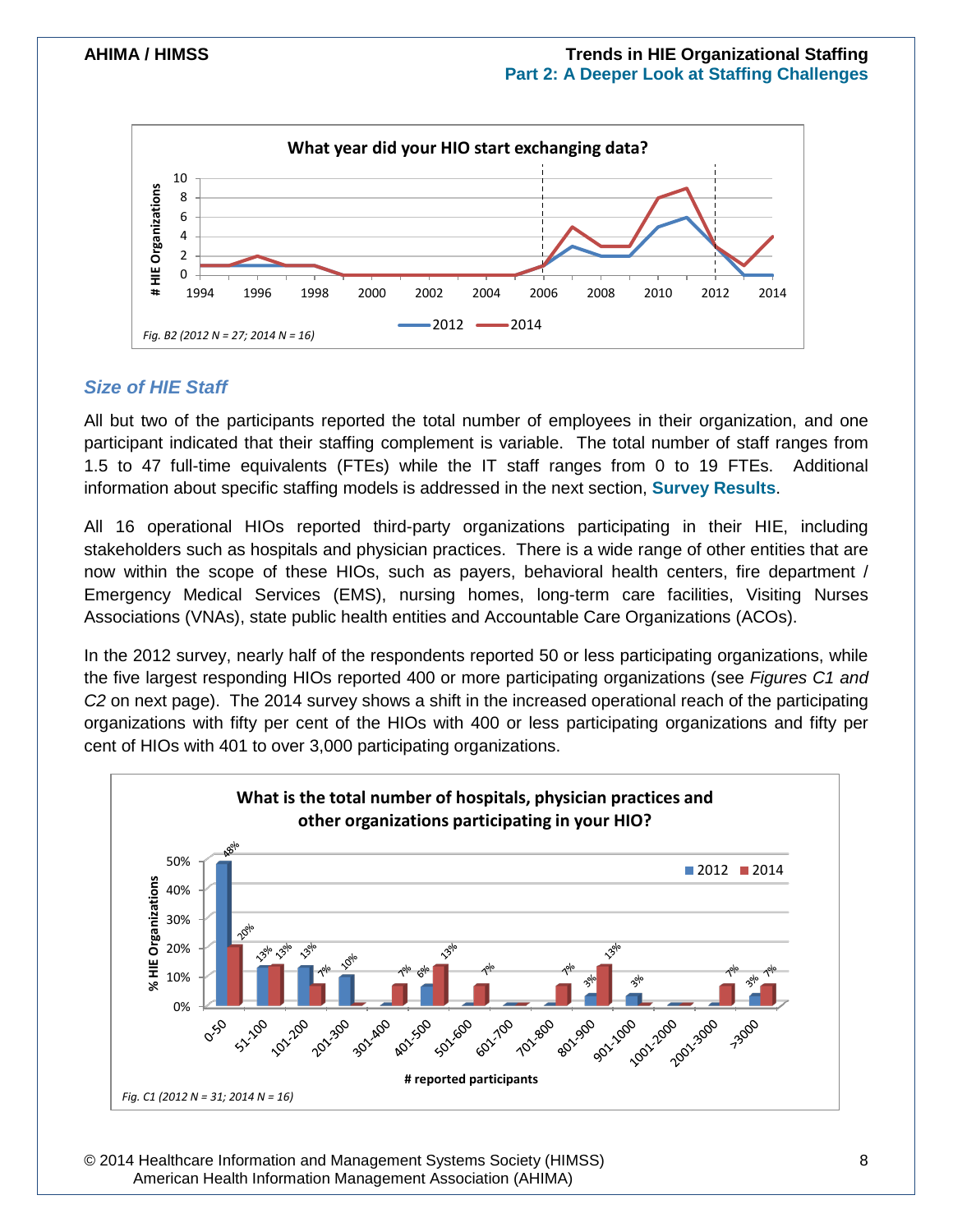

As compared to the 2012 survey, there is a growing diversity and range of HIE participating organizations beyond both hospitals and physician practices. The broader range of "Other" participants identified in the 2014 survey includes:

- **Payers**
- Behavioral health centers
- Fire department / Emergency Medical Services (EMS)
- Nursing homes
- Long-term care facilities
- Visiting Nurses Associations (VNAs)
- **State public health entities**
- Accountable Care Organizations (ACOs)

### <span id="page-8-0"></span>*Operations – Type and Transactions*

Survey participants identified both the *type of their organization* and *transactions* that they support. As HIE sustainability has been an industry concern for a number of years, the organizations have been steadily evolving into a growing number of public-private organizations and private organizations. The respondents to the 2014 survey clearly show this particular shift away from the public entity.

The survey also shows a growing number of patients whose health information is made available through the HIE. Only 12 of the 16 participants identified the number of patients that are served through the HIE and this information is



© 2014 Healthcare Information and Management Systems Society (HIMSS) 9 American Health Information Management Association (AHIMA)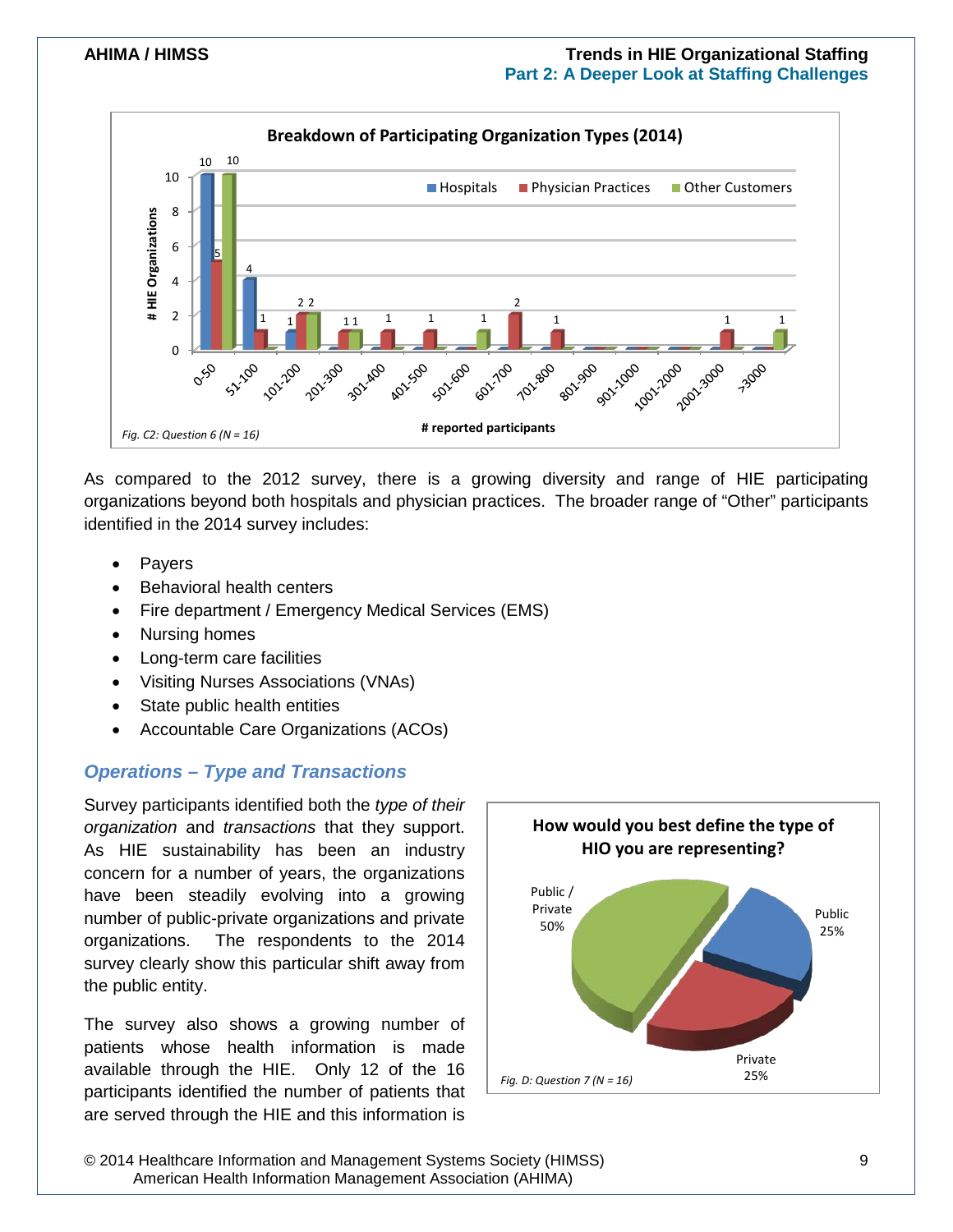plotted in the chart below. As the chart shows, the majority of the HIOs exceed serving 1 million patients. The distribution of the chart indicates that two-thirds of the respondents serve more than 1 million patients, while one-third of the respondents serve between 50,000 to 1 million patients.

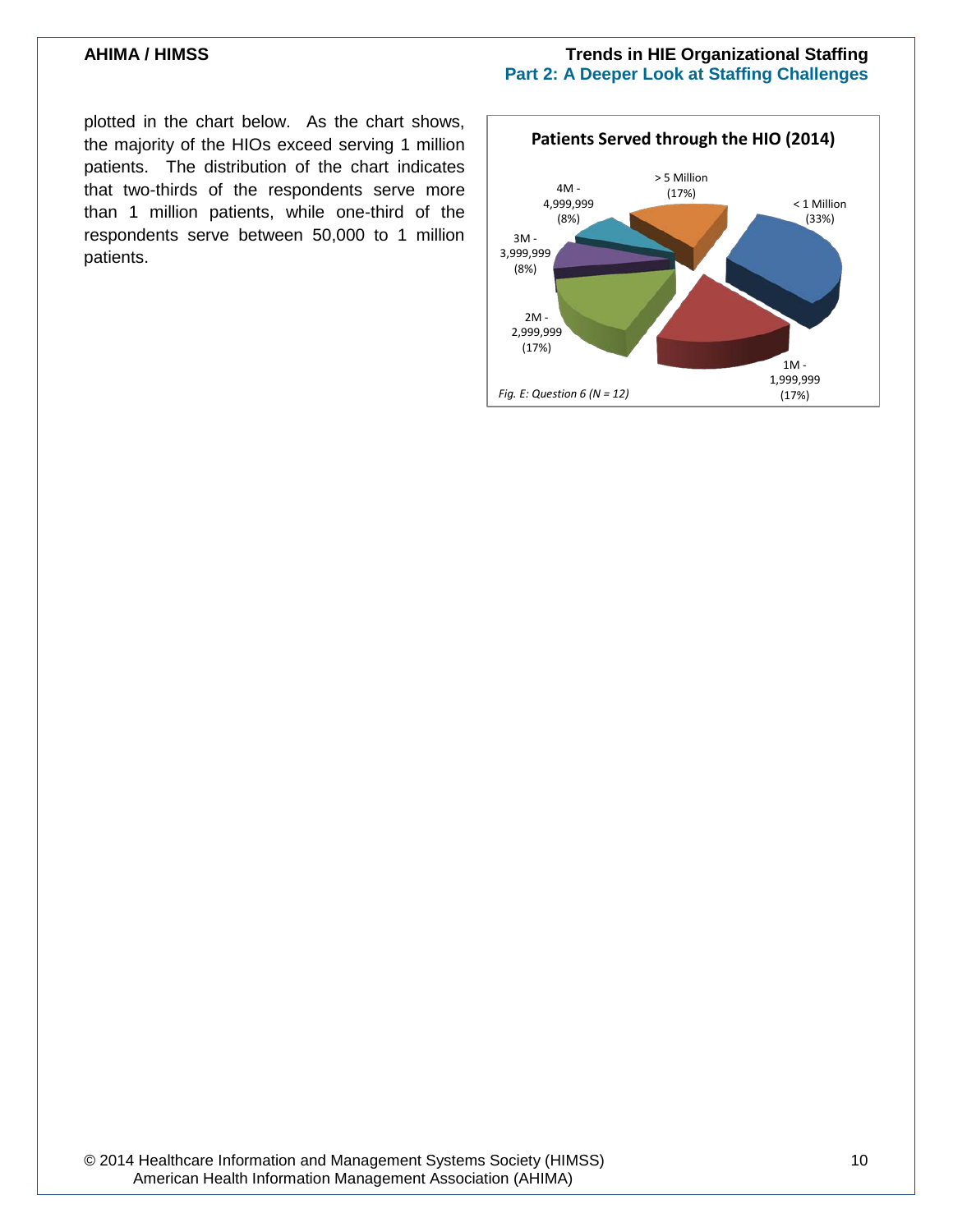## <span id="page-10-0"></span>**Survey Results**

### <span id="page-10-1"></span>*Current Staffing*

The staffing levels of HIOs were framed as both the total number of current staff as well as the IT staff to support their organizational requirements. The current number of positions may include full-time, part-time, on-site contractor, consultants and/or outsourced through third party organizations.

All but two of the participants reported the total number of employees in their organization and one participant indicated that their staffing complement is variable. The total number of staff ranges from 1.5 to 47 full-time equivalents (FTEs) while the IT staff ranges from 0 to 19 full-time equivalents and one response indicating that the staff varies in numbers.



The responses provided a pattern with two groupings for the total number of employees:

- those with 10 or fewer employees, and
- those sites with 10-20 employees.

There are two outlier organizations that include between 25-50 full-and/or part-time employees. One participant relies on a third party, professional services contract as well as contractors to provide them with all their required resources.

IT staffing generally ranged from 2 to 5 FTEs, though one outlier respondent indicated 19 FTEs on their IT staff. Another respondent indicated that their staffing is variable and further explanation is available later in this white paper.

### <span id="page-10-2"></span>*Organizational Composition*

The focus of the 2014 survey highlighted three roles that present a challenge to HIOs:

- Connectivity,
- Data Integrity,
- Data Integration, and/or
- Combination of 2 or more of these positions.

© 2014 Healthcare Information and Management Systems Society (HIMSS) 11 American Health Information Management Association (AHIMA)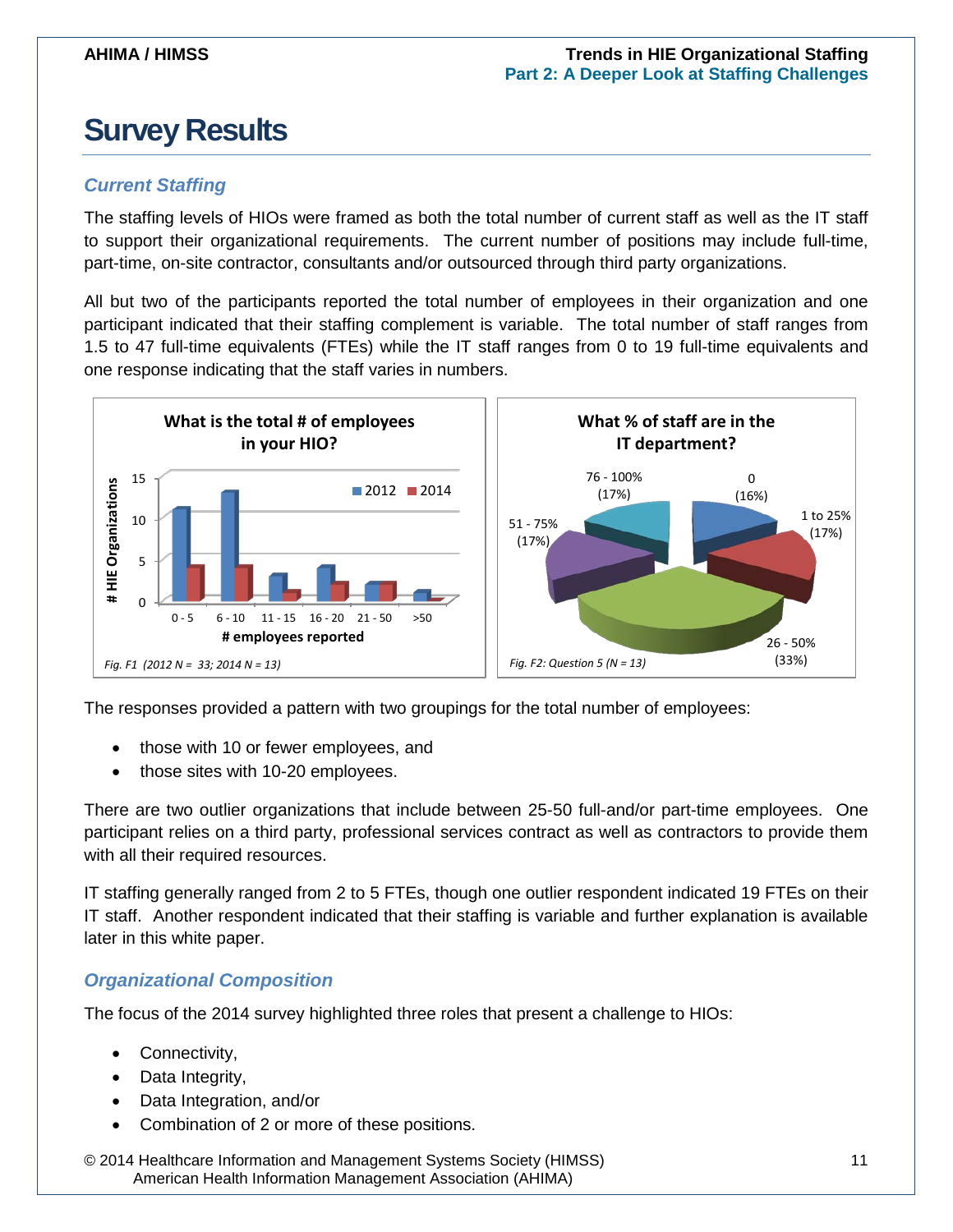Of the 16 total respondents to the survey, 12 provided information about the size of their IT departments and 9 provided the specific number of staff members and positions under Connectivity, Data Integrity and Data Integration roles. *Figure G* below provides the distribution of these roles in relation to the total number of employees within the participating HIOs:



Nearly half of the responding participants reported between 25% and 50% of their total staff are in roles related to Connectivity, Data Integrity and/or Data Integration. On the far ends of the spectrum, one participant indicated that all (100%) of their employees are in these positions or similar roles, while another participant indicated that none of their employees are in roles related to these skill sets.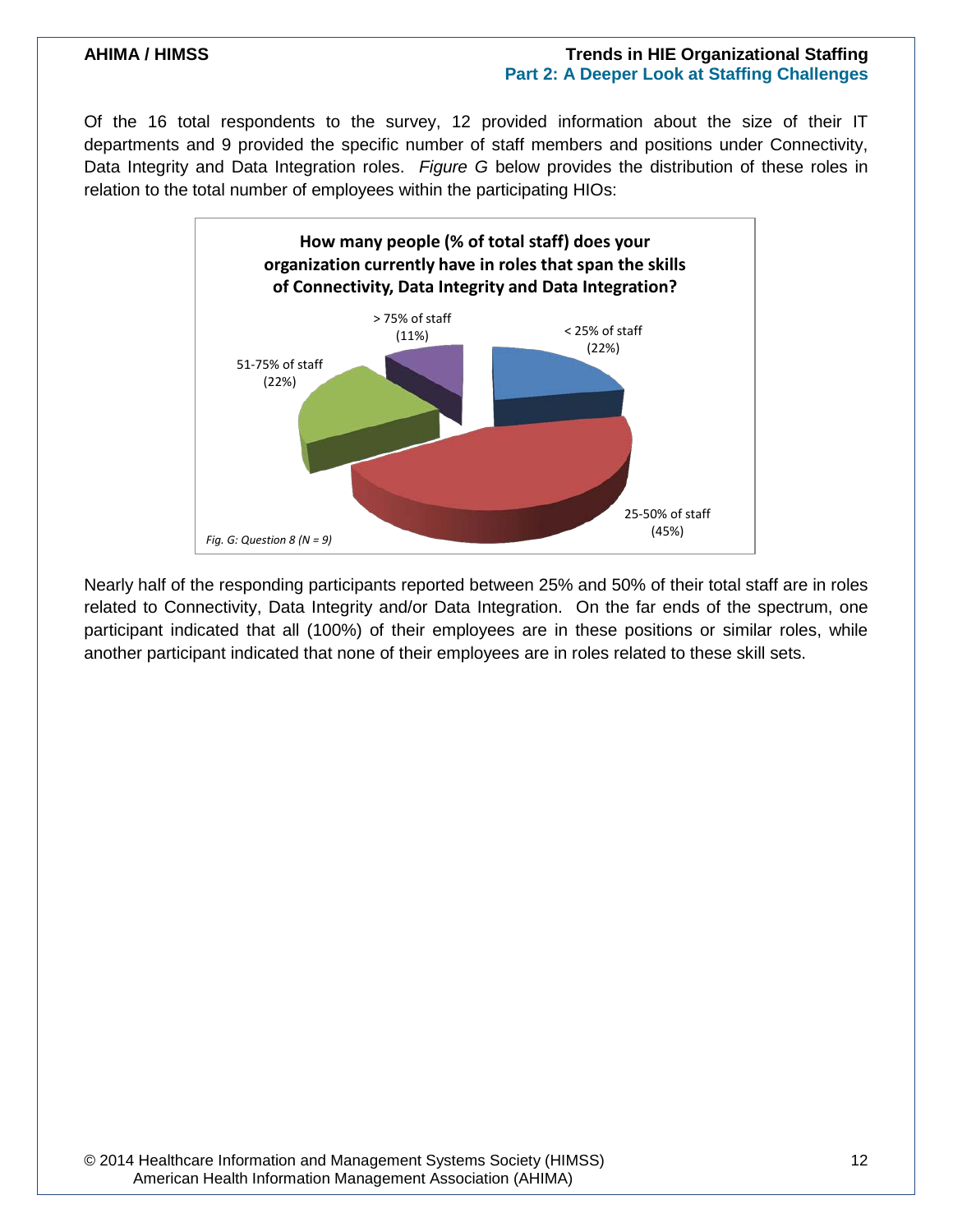## <span id="page-12-0"></span>**Position-Specific Information**

Although the HIE Technology Staffing Challenges Survey identified and broke down questions across the three roles of Connectivity, Data Integrity and Data Integration, the responses provided by the 16 participating HIOs suggest that these roles are not clearly distinguished from one another in practice. The following pages provide details for each of the three key staffing roles targeted in this analysis, with the understanding that many of the respondents viewed these types of positions as interchangeable.

### <span id="page-12-1"></span>*Connectivity*

#### <span id="page-12-2"></span>**Titles**

The titles for persons engaged in Connectivity roles at the participating HIOs are as follows (listed in alphabetical order):

- Application Architect
- Database Administrator
- Director
- HIE Integration Manager
- HIE Project Manager
- Interface Engineer
- Project Analyst
- Senior Network Engineer
- **Technical Outsourcing Analyst**

The Connectivity role provides the greatest number of designated titles when compared to the other two role types, Data Integrity and Data Integration, assessed in this survey.

#### <span id="page-12-3"></span>**Education Requirements**

According to the survey participants, 78 per cent of respondents require a Bachelor's degree for Connectivity staff, with Computer Science specified as the preferred course of study; only 22 per cent require a Master's degree. Additional experience requirements identified include HIPAA/Security, Telecommunications or Health IT.

#### <span id="page-12-4"></span>**Required Experience – IT and Health IT**

Of the 16 survey participants, 10 provided information about the number of years of IT and Health IT experience required for the Connectivity role:



© 2014 Healthcare Information and Management Systems Society (HIMSS) 13 American Health Information Management Association (AHIMA)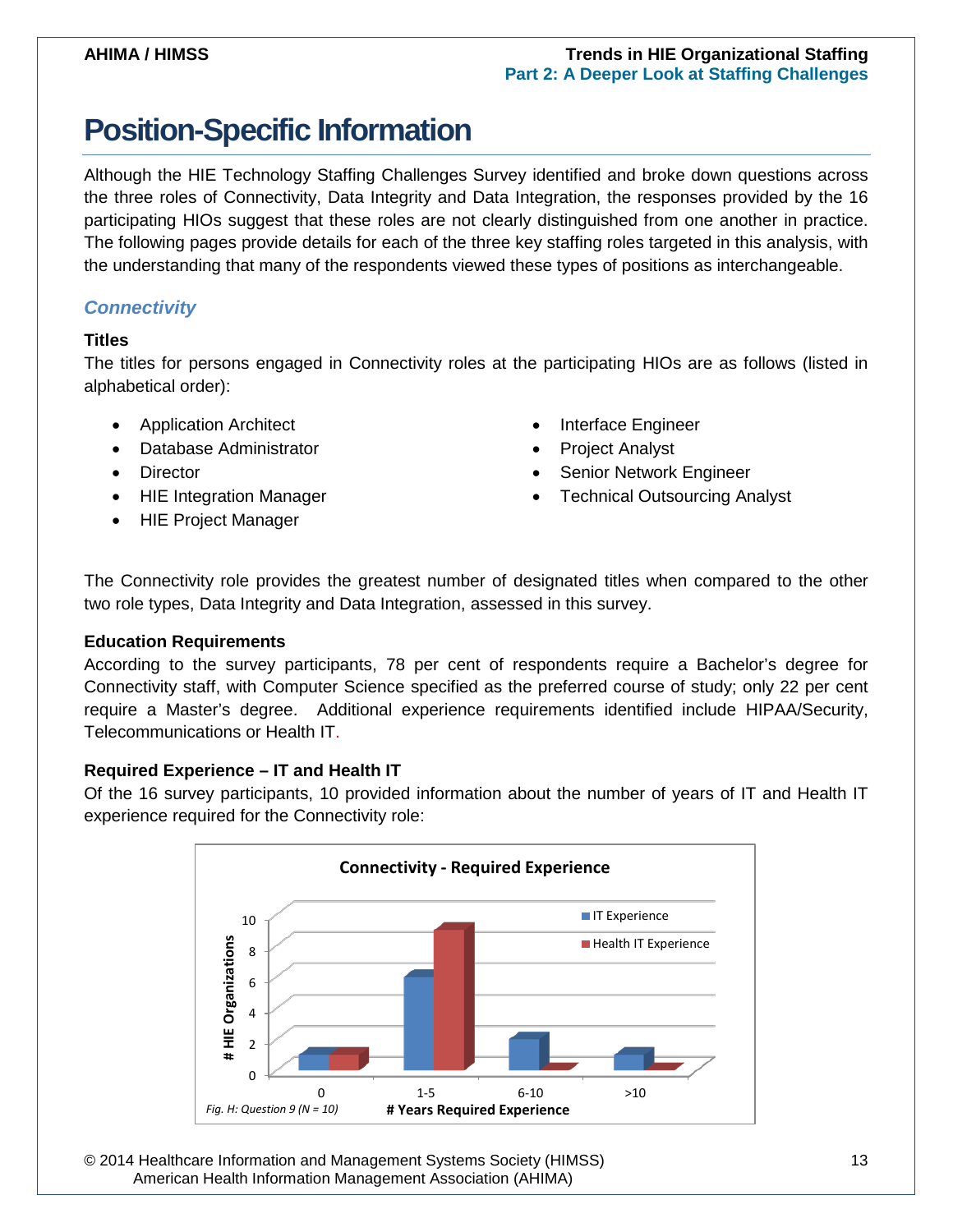It is interesting to note that the required level of general IT experience reported for Connectivity staff ranged from no requirement to as high as 25 years of experience, while all participants required only 5 years or less of specific Health IT experience.

#### <span id="page-13-0"></span>**Required Experience – Technology Systems and Languages**

In terms of specific technology experience required for Connectivity roles, survey participants provided the following priorities (note that some systems, languages and other skill sets are repeated between different priorities, as different organizations may have placed differing levels of importance or need on these items):

- **1st Priority**
	- Analytical Report Writing
	- HIT
	- HL7
	- Lotus Notes
	- VPN

### **2nd Priority**

- CCDA
- Interface Engine
- Network
- **Troubleshooting**
- VPN
- Windows Server

### **3rd Priority**

- Application Design
- Direct Messaging
- MLLP / SFTP
- QA / Testing
- SQL
- Web Services

#### <span id="page-13-1"></span>**Required Skill Sets – Business and Technical**

The following segment of the survey focused on identifying specific skills required for specific roles in HIE organizations, where Connectivity positions represented the greatest diversity of identified, required skills. The table below represents the three prioritized skills requirements for Connectivity positions, in alphabetical order according to priority as reported by the survey participants.

### **1st Priority**

- Advocacy
- Analytical Thinking
- Computer Science
- Data **Communications**
- Firewall
- HL7
- Leadership

### **2nd Priority**

- Business Analysis
- Organizational Skills
- Project Management

#### **3rd Priority**

- Customer Service
- Data Analysis
- Interface Management
- Network **Architecture**
- Networking
- Time Management

### <span id="page-13-2"></span>**Most Important Factors for Connectivity Roles**

Asked to prioritize the most important factors when considering a person for a Connectivity role, 12 of the 16 respondents provided feedback. Some health IT experience was most often identified as the key factor, with the next most important factors identified as general IT experience and meeting required education levels. The least important factors reported by survey participants in hiring for Connectivity roles were specific skill, system, language or technology experience.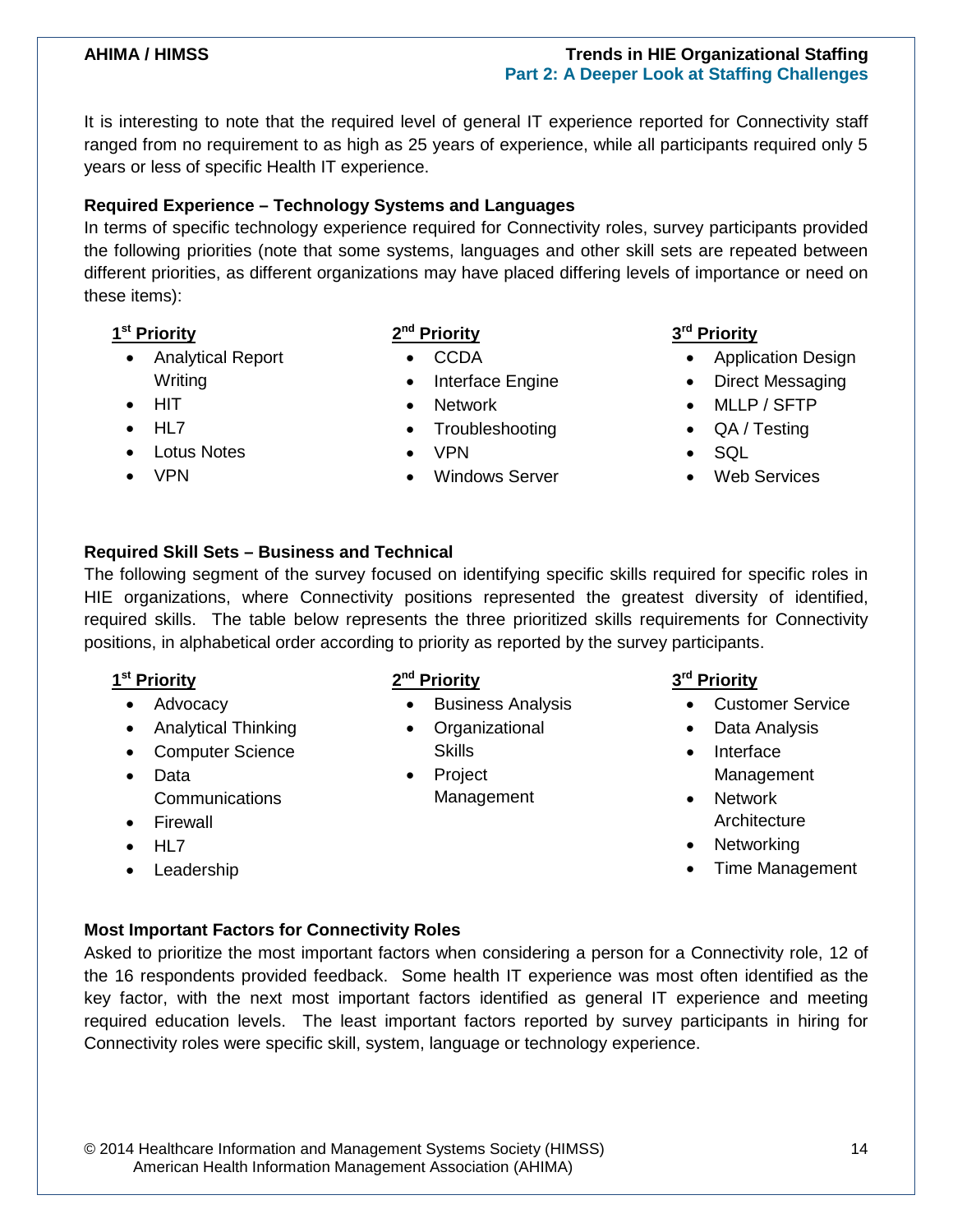#### <span id="page-14-0"></span>**Salary Range for Connectivity Roles**

Based on the twelve respondents that provided information on salary, the ranges most common for Connectivity positions are shown in the graphic below:



When compared to the roles of Data Integrity and Data Integration, the Connectivity roles have the most variable salary range, from below \$75,000 to \$119,999. It should also be noted that organizations reporting higher salary ranges were not necessarily located in the areas of the U.S. that are associated with commensurate higher salaries.

#### <span id="page-14-1"></span>*Data Integrity*

Eight of the 16 respondents reported that Data Integrity roles are combined with both Connectivity and Data Integration roles and 1 respondent said that Data Integrity and Data Integration roles were combined. Only 1 respondent reported that these roles are completely separate within their organization.

With such heavy overlap between roles, only 4 of the 16 participants provided responses to questions about specific Data Integrity roles within their organizations. The following information, then, should not be considered to represent all HIOs, but instead provides a snapshot of staffing practices within a few specific organizations.

#### <span id="page-14-2"></span>**Titles**

The titles for persons engaged in Data Integrity roles at the participating HIOs are as follows (listed in alphabetical order):

- Data Analyst
- (Healthcare) Database Administrator
- HIE Operations
- HIE Implementation Manager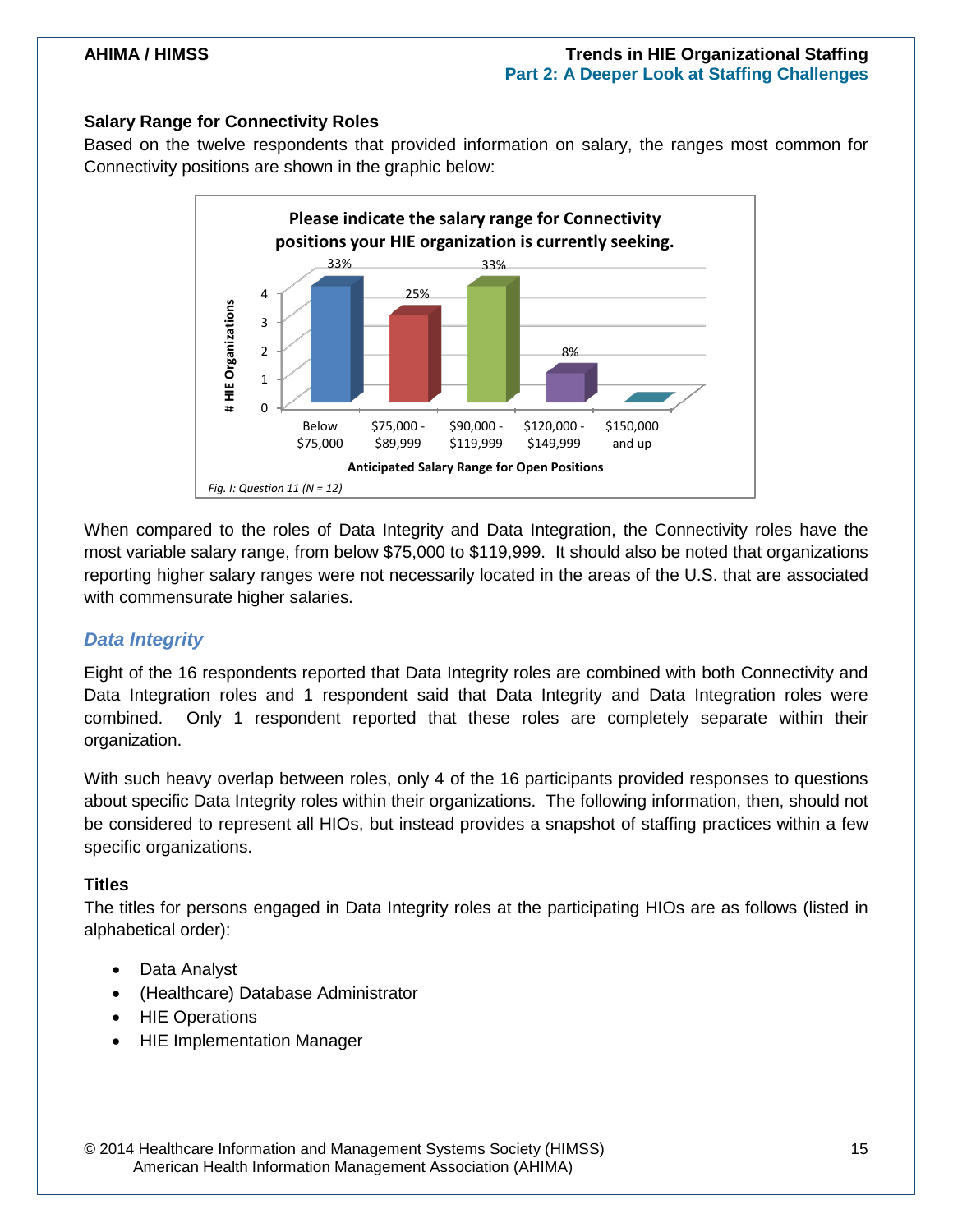#### <span id="page-15-0"></span>**Education Requirements**

According to survey participants, educational requirements for Data Integrity roles range from a high school diploma to a Master's degree. Preferred courses of study include Health Information Management (HIM), business, healthcare, computer science and general medical training.

#### <span id="page-15-1"></span>**Required Experience – IT and Health IT**

Respondents consistently reported a standard requirement of 2-5 years general IT experience, while Health IT experience ranged from 0 to 10 years.



#### <span id="page-15-2"></span>**Required Experience – Technology Systems and Languages**

The four participants that provided detailed information on the Data Integrity role identified the following priorities:

#### **1st Priority**

- Data Collection
- Detailed / Focused
- HIE Implementation
- **Registration**

#### **2nd Priority**

- Data Quality
- Data Understanding
- **Organizational Skills**
- HIE / EHR Implementation

#### **3rd Priority**

- Data Presentation (meaningful)
- Data Quality
- **Prioritization**
- HIE / EHR Integration

It is interesting to note that HIE or HIE / EHR implementation were listed at all 3 priority levels, and that Data Quality was listed as both  $2^{nd}$  and  $3^{rd}$  priority.

#### <span id="page-15-3"></span>**Required Skill Sets**

Although only 4 participants provided information for the Data Integrity position, the specific skill sets they identified serve to differentiate the Data Integrity position from the other two roles. The following list represents the skill sets prioritized for Data Integrity roles, in alphabetical order according to priority as identified by the participants.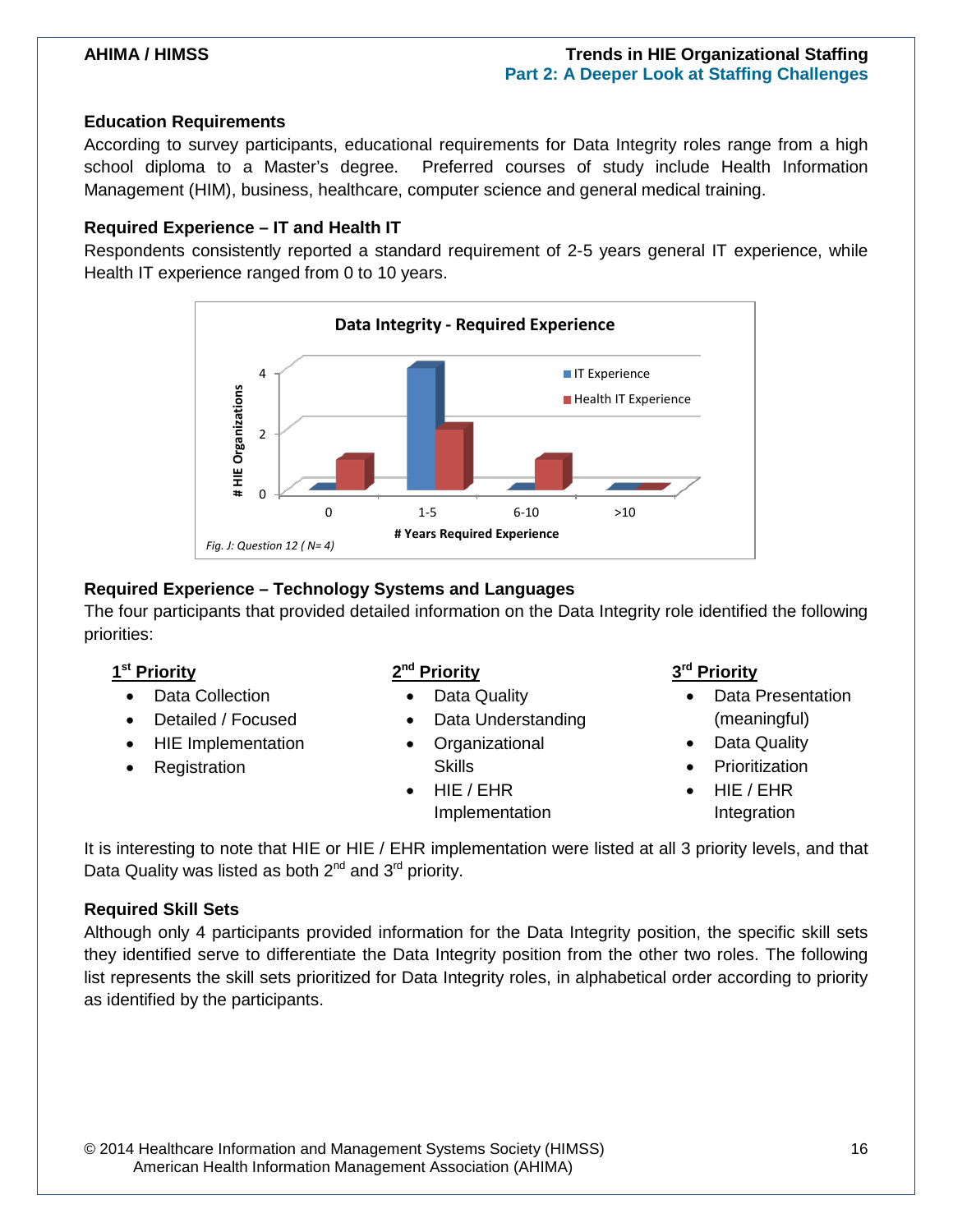#### **1st Priority**

- **Computers**
- **Fxcel**
- Master Patient Index

### **2nd Priority**

- Analytical Tools
	- EHRs
- **Office Tools**
- General MIS (Management Information Systems)

#### **3rd Priority**

- Communication **Skills**
- HIE

### <span id="page-16-0"></span>**Salary Range for Data Integrity Role**

There were insufficient responses to the questions about Data Integrity roles to quantify a specific result. However, of the participants that provided information on this topic, 3 out of 4 indicated that Data Integrity positions fall into the "Below \$75,000" salary level, while the fourth participant reported a salary range between \$90,000 and \$119,000.

### <span id="page-16-1"></span>*Data Integration*

Only one participant provided specific information about Data Integration roles within their organization. Their responses are provided here as an example of one organization's use of Data Integration roles and skill sets, and should not be considered to represent the larger HIE industry.

#### <span id="page-16-2"></span>**Titles**

Only one title was identified for Data Integration roles: Interface Engineer

#### <span id="page-16-3"></span>**Education Requirements**

A Bachelor's degree with an emphasis in JavaScript was reported as the minimum educational requirement for Data Integration positions at the participating organization.

### <span id="page-16-4"></span>**Required Experience – IT and Health IT**

Consistent with the information provided for Connectivity and Data Integrity roles, the Data Integration position described required 10 years of general IT experience and only 5 years of specific Health IT experience.

### <span id="page-16-5"></span>**Required Experience – Technology Systems and Languages**

Responses were limited in both number of replies and diversity. Prioritized responses are included below simply as an example.

• Web Server • Unix • Documentation

### <span id="page-16-6"></span>**Required Skill Sets**

Again, responses were limited in both number of replies and diversity. Prioritized responses are included below simply as an example.

• Unix • Java Script • Windows

### <span id="page-16-7"></span>**Salary Range for Data Integration Roles**

The salary for the identified Data Integration role was identified as falling between \$75,000 and \$89,999.

© 2014 Healthcare Information and Management Systems Society (HIMSS) 17 American Health Information Management Association (AHIMA)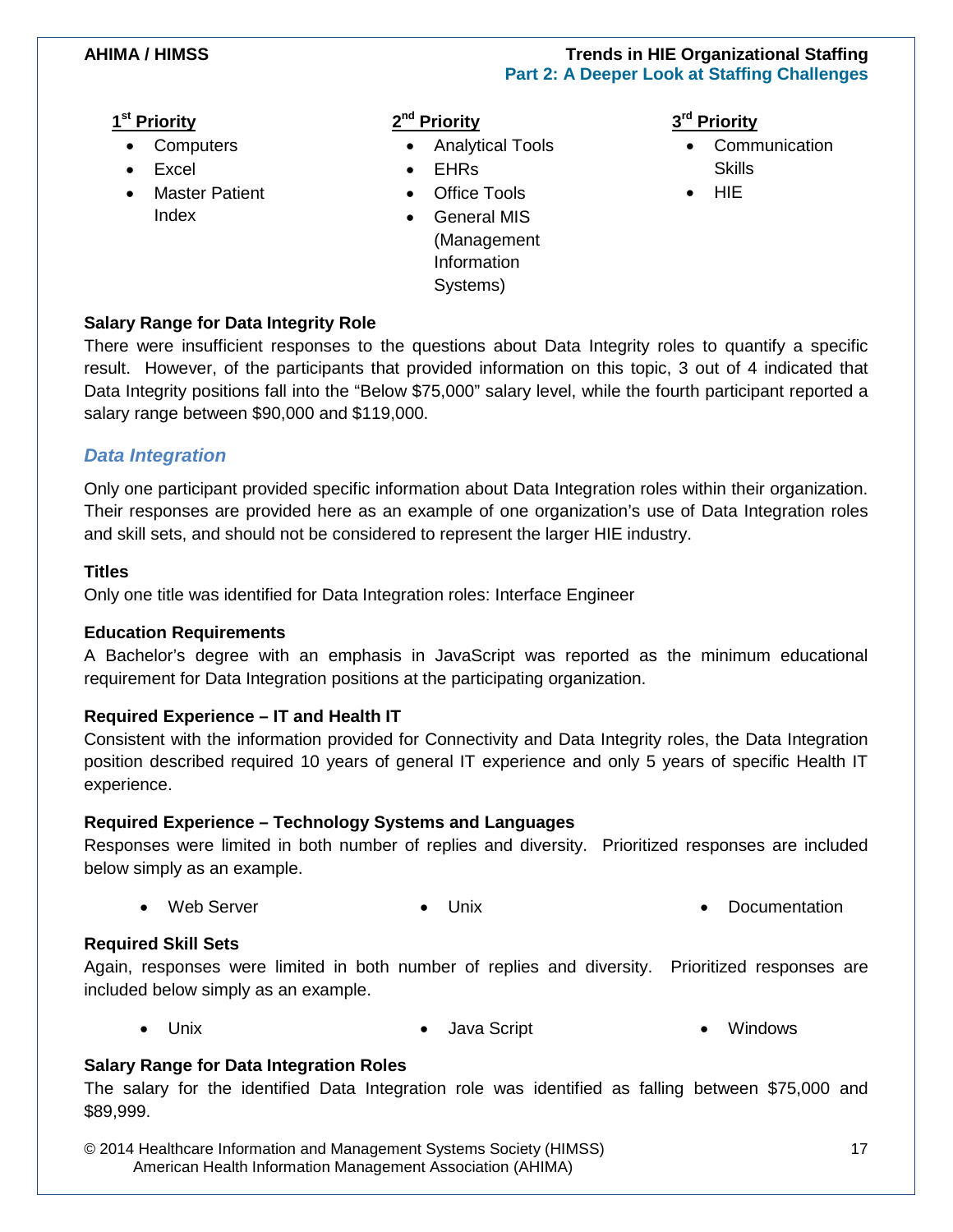#### <span id="page-17-0"></span>*Comparison of the Three Roles*

Despite the small sample size overall and the different levels of participation on questions about these three role types – Connectivity, Data Integrity and Data Integration – a side-by-side comparison of the titles, requirements and salaries is helpful to identify commonalities and overlap. The following analysis will allow the reader to better understand the relationship between these roles.

#### <span id="page-17-1"></span>**Titles**

The following table (*Figure K*) lists all provided titles (in alphabetical order) and highlights similar position titles across the three roles.

| <b>Connectivity</b>                  | <b>Data Integrity</b>                  | <b>Data Integration</b>   |
|--------------------------------------|----------------------------------------|---------------------------|
| <b>Application Architect</b>         |                                        |                           |
|                                      | Data Analyst                           |                           |
| Database Administrator               | (Healthcare) Database<br>Administrator |                           |
| Director                             |                                        |                           |
| <b>HIE Integration Manager</b>       |                                        |                           |
|                                      | <b>HIE Operations</b>                  |                           |
| <b>HIE Project Manager</b>           | <b>HIE Implementation Manager</b>      |                           |
| <b>Interface Engineer</b>            |                                        | <b>Interface Engineer</b> |
| <b>Project Analyst</b>               |                                        |                           |
| Senior Network Engineer              |                                        |                           |
| <b>Technical Outsourcing Analyst</b> |                                        |                           |

*Fig. K: Connectivity, Data Integrity and Data Integration Position Titles*

#### <span id="page-17-2"></span>**Required Experience – IT and Health IT**

For IT and health IT professionals seeking employment with an HIE organization, the reported experience requirements for the three target roles may be of particular interest. As illustrated in *Figure L* below, the most common requirement across all three roles is 1-5 years of IT or health IT experience. General IT experience requirements may range as high as 10 or more years, depending on the position, while health IT experience requirements tend to be lower.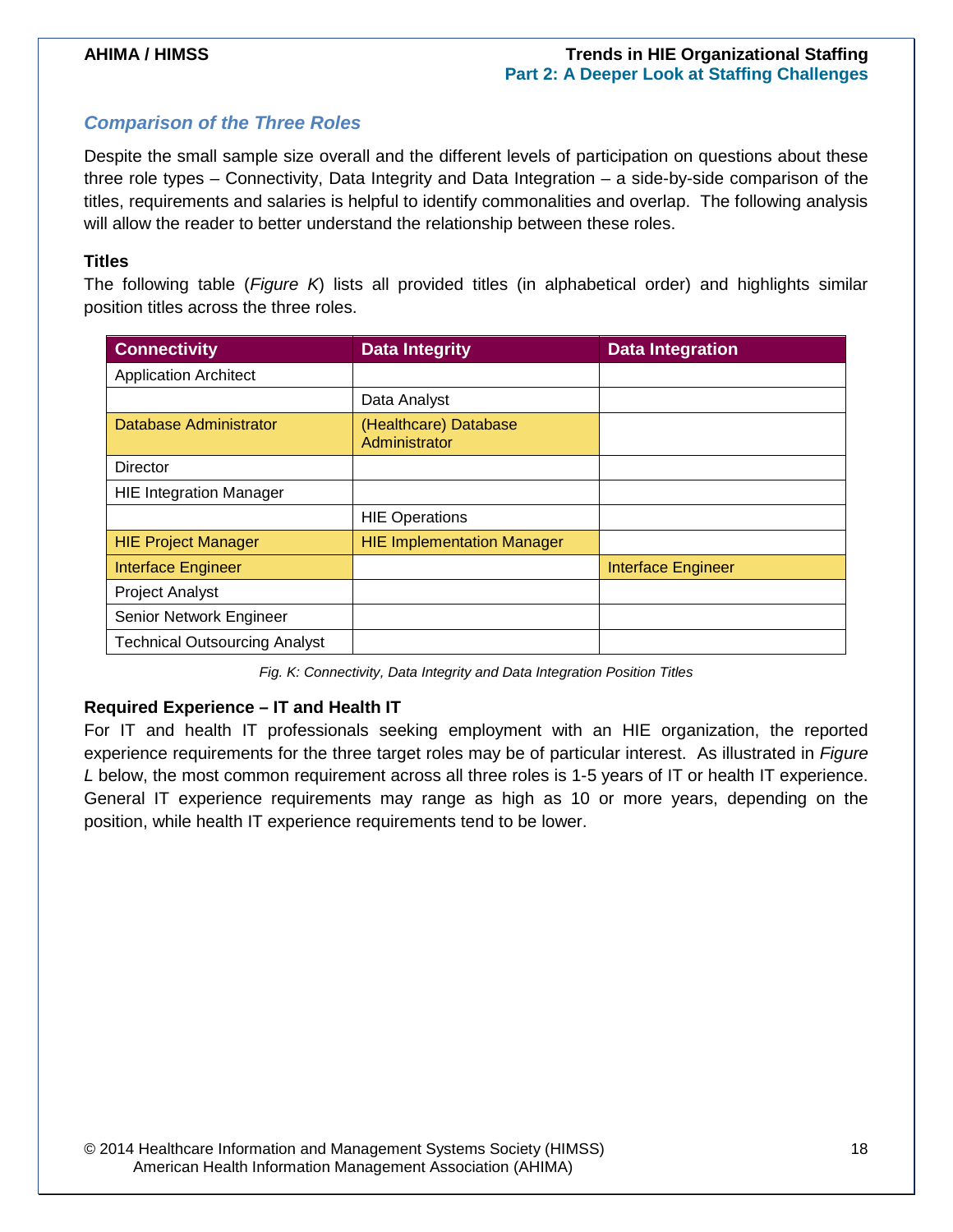

#### <span id="page-18-0"></span>**Salary Range**

Although Connectivity positions currently being filled at participating HIOs were reported to have salaries ranging as high as \$120,000-\$149,000 per year, the chart below (*Figure M*) illustrates a more common range of less than \$75,000 up to \$119,000 per year for these roles.



### <span id="page-18-1"></span>*Identifying Talent, Recruitment and Fulfilling Organizational Needs*

In addition to detailed information on the three roles already discussed, the HIE Technology Staffing Challenges Survey asked participants to provide feedback on their hiring and staffing practices.

#### <span id="page-18-2"></span>**Staffing Arrangements**

The participating HIE organizations fulfill staffing needs for required roles through various types of arrangements, including:

- full-time employment,
- part-time employment,
- contractors,
- consultants,
- a combination of full-time employment and consultants,

© 2014 Healthcare Information and Management Systems Society (HIMSS) 19 American Health Information Management Association (AHIMA)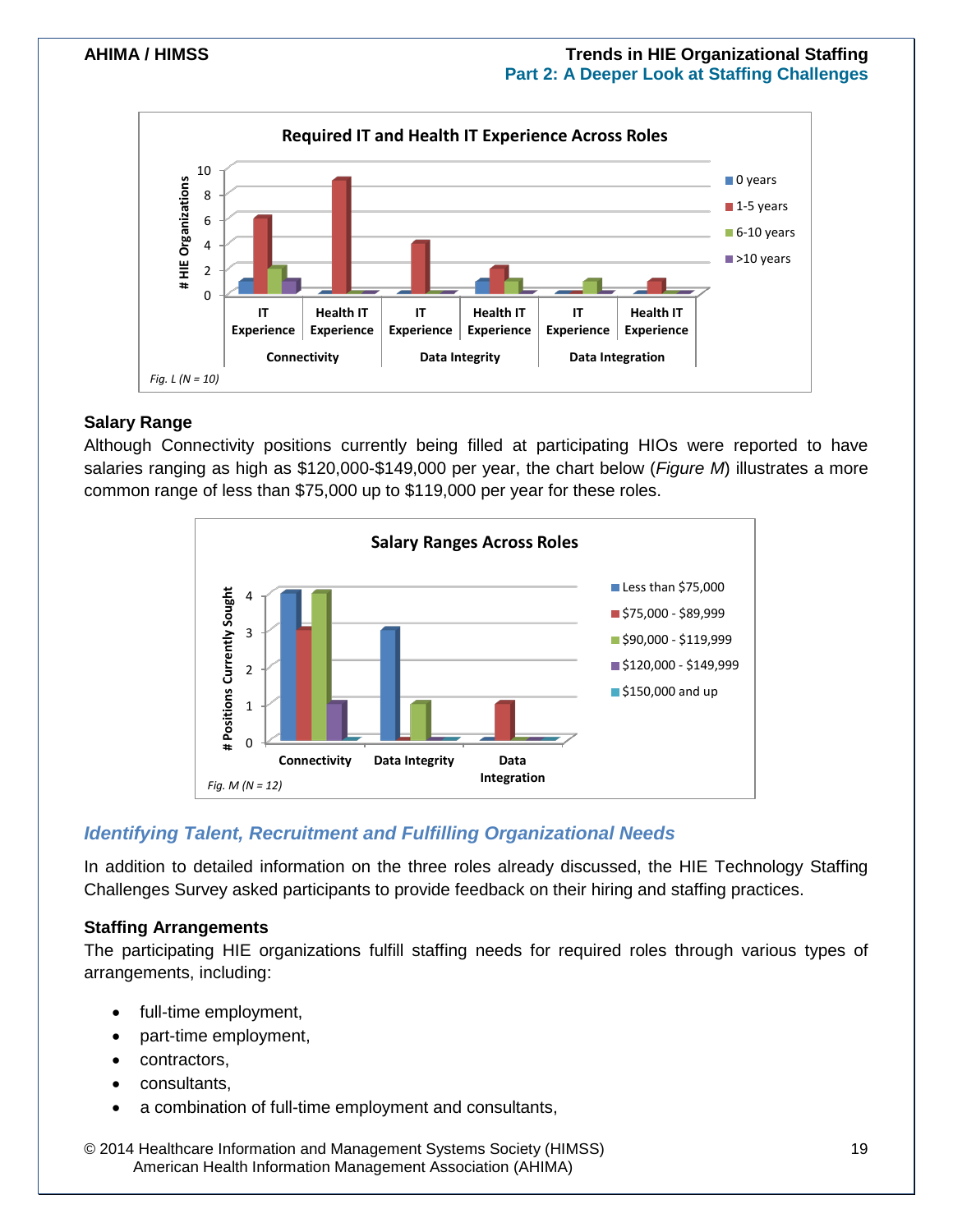- outsourced services to a vendor, and
- hiring a resource who had previously been an intern.

To further elaborate on how various staffing models are chosen, the survey asked how the HIE discerns whether roles/positions should either be outsourced or assigned to a consultant versus retained internally by their staff. Of the seven responses to this question, a number of specific approaches emerged for making this type of differentiation, including:

- Based on existing staff skills, type of task(s) and required skills to support the task(s)
- Short-term tasks, where outsourcing to contractors may be more appropriate
- Level of difficulty or technical expertise and whether it exceeds the skills and/or experience of existing staff
- Workload and duration or permanence of tasks

Participants also reported the practice of securing a consultant and, if the engagement, cultural fit, and long-term goals are deemed positive, converting the consultant to a full-time internal position.

#### <span id="page-19-0"></span>**Recruiting and Hiring**

Participants in the survey reported the following experiences in hiring and recruiting for Connectivity, Data Integrity and Data Integration positions:

- Difficulty finding Project Management experience specific to Health Information Exchanges
- Recommend networking with peers to identify qualified candidates
- Extended periods of time needed to find qualified candidates that both have a cultural and technical fit to the organization.

Participants were asked to identify the various channels through which they identify industry talent and potential hires, including:

- Internal recruiters
- Technical managers (internal) conducting the search
- External search or recruiting firms
- Industry conferences or events
- Job boards
- Referrals
- Professional Organizations
- School alumni association
- Web site (HIE)
- Professional networking
- Other social media (e.g. LinkedIn)

Overall, the most prevalent recruitment practices were identified as using job boards, referrals and professional organizations. *Figure N* (below) illustrates the prevalence of each recruiting method as reported by the participants.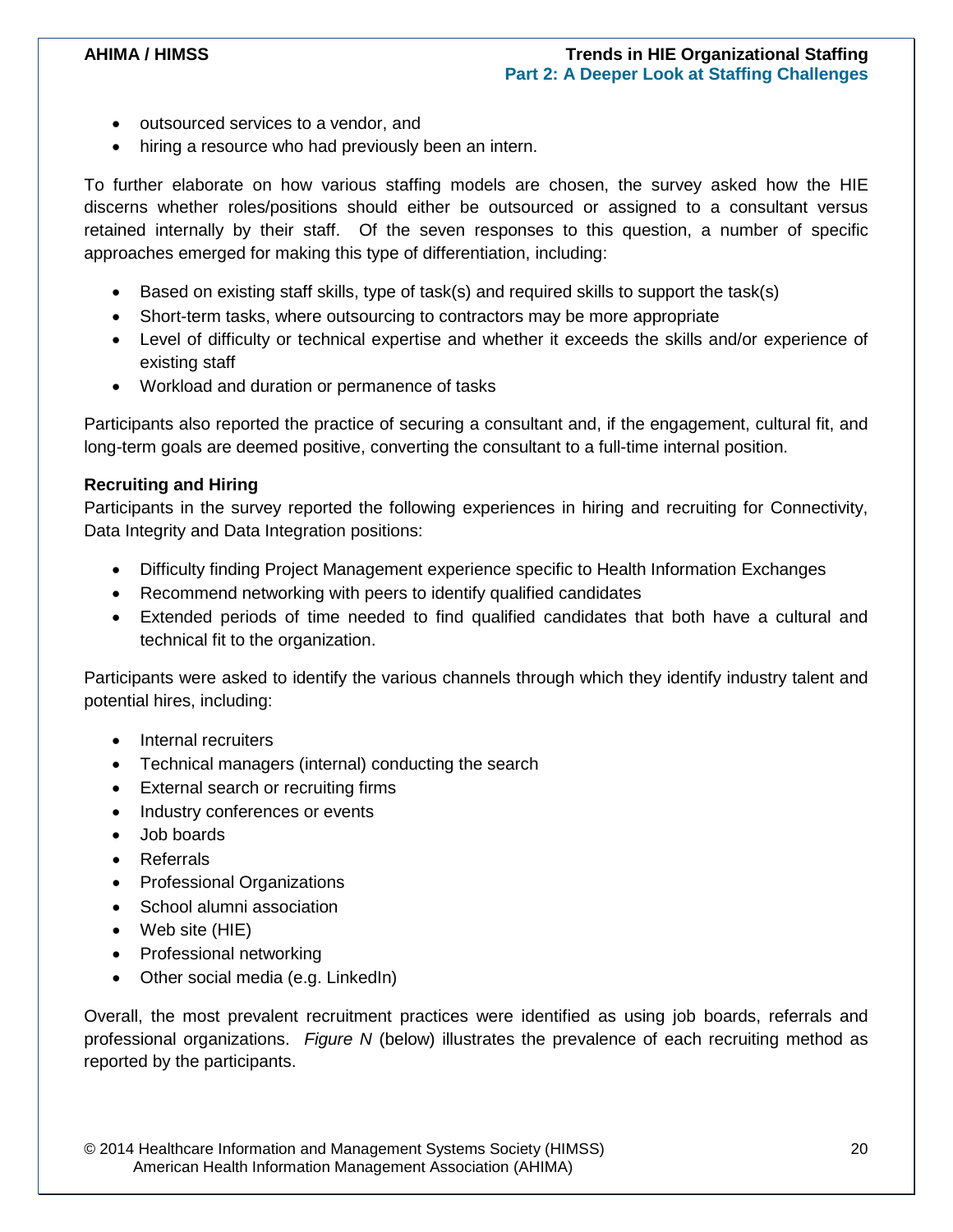

#### <span id="page-20-0"></span>**Position Turnover**

The reported level of turnover in the three target positions at each HIE varies, but as a result of limited response to this question, it is difficult to identify any further insights regarding turnover for these roles. However, additional information provided by participants indicates that the workplace environment itself is important in reducing or eliminating turnover.

In response to an inquiry about which positions overall experienced the highest levels of turnover, participants listed the following roles:

- Data Administrator
- HIE Implementation Manager
- HIE Project Managers
- Physician Liaison
- Project Manager

The reasons for turnover ranged from poor performance or resignation, to promotion within the organization or recruitment for another opportunity.

#### <span id="page-20-1"></span>**Ongoing and Future Staffing Challenges**

When looking toward the future of Connectivity, Data Integrity and Data Integration positions, survey participants identified a number of remaining challenges. The cumulative list below, presented in alphabetical order, represents a wide number of current and ongoing challenges for organizations looking to fill these roles. Although there were an insufficient number of responses to quantify the challenges, those that were mentioned most frequently are highlighted in bold text.

- **Cost of living / Location of HIE** *(e.g. certain geographic areas - city and/or state - have a high cost of living that can impact enticing qualified candidates)*
- Employee satisfaction
- Employee education and engagement

© 2014 Healthcare Information and Management Systems Society (HIMSS) 21 American Health Information Management Association (AHIMA)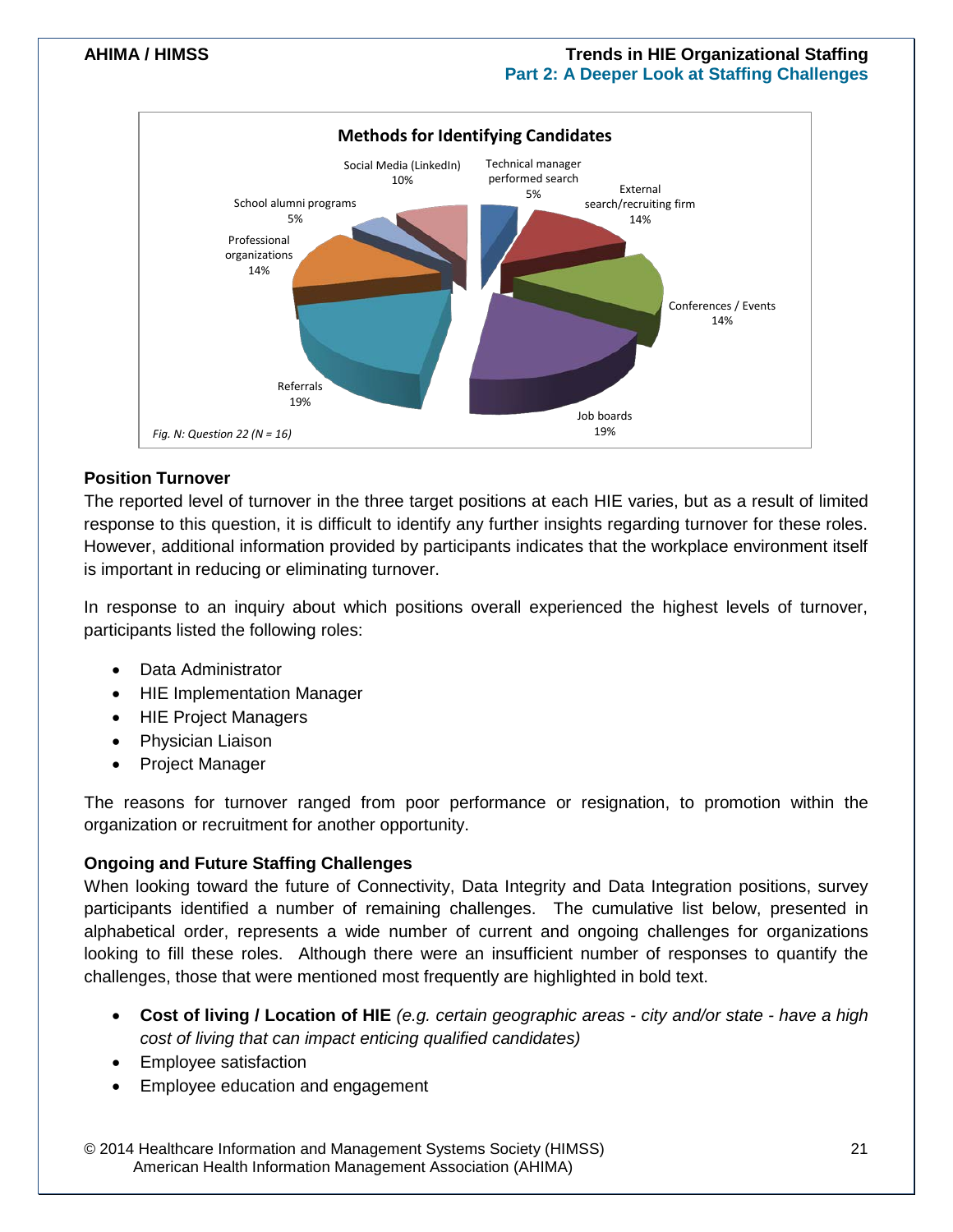- HIE experience, both in terms of actual time working within an HIE and the ability to pay attention to details related to this work
- Health IT experience
- **Industry competition for qualified candidates**
- Expertise with specific platforms
- **Competitive salary and benefits**
- **Finding individuals with appropriate skill sets**
- Duration of training required to perform the role
- Finding candidates that are comfortable working in a virtual work environment

#### <span id="page-21-0"></span>**Ongoing and Future Project-Specific Challenges**

While the previous list focuses on the challenges for staffing these positions as the industry moves into the future, the information that follows identifies challenges specific to Connectivity, Data Integrity and Data Integration projects within HIE organizations.

#### **Most Significant Challenges**

- Ability to determine business requirements, project scope and the corresponding deliverables to support the project
- Employee satisfaction
- Employee experience
- Government requirements and their impact on projects
- Skill sets (i.e. the right skills for the project)
- Ability to assume multiple types of responsibilities, or wear multiple "hats"
- Prioritization of tasks based on high demand

#### **Moderately Significant Challenges**

- Government impact (e.g. concern that some of the requirements being applied are difficult to implement in an actual HIE/HIO setting)
- Grant renewals
- Longer work hours / Prevention of burn-out
- Organization skills
- Organizational readiness to support project

#### **Additional Challenges**

- Meeting deadlines
- Government incentives for short-term initiatives that may not be sustained over time
- Obstacles related to servicing a variety of customers
- Resource availability and sustainability
- Service line expansion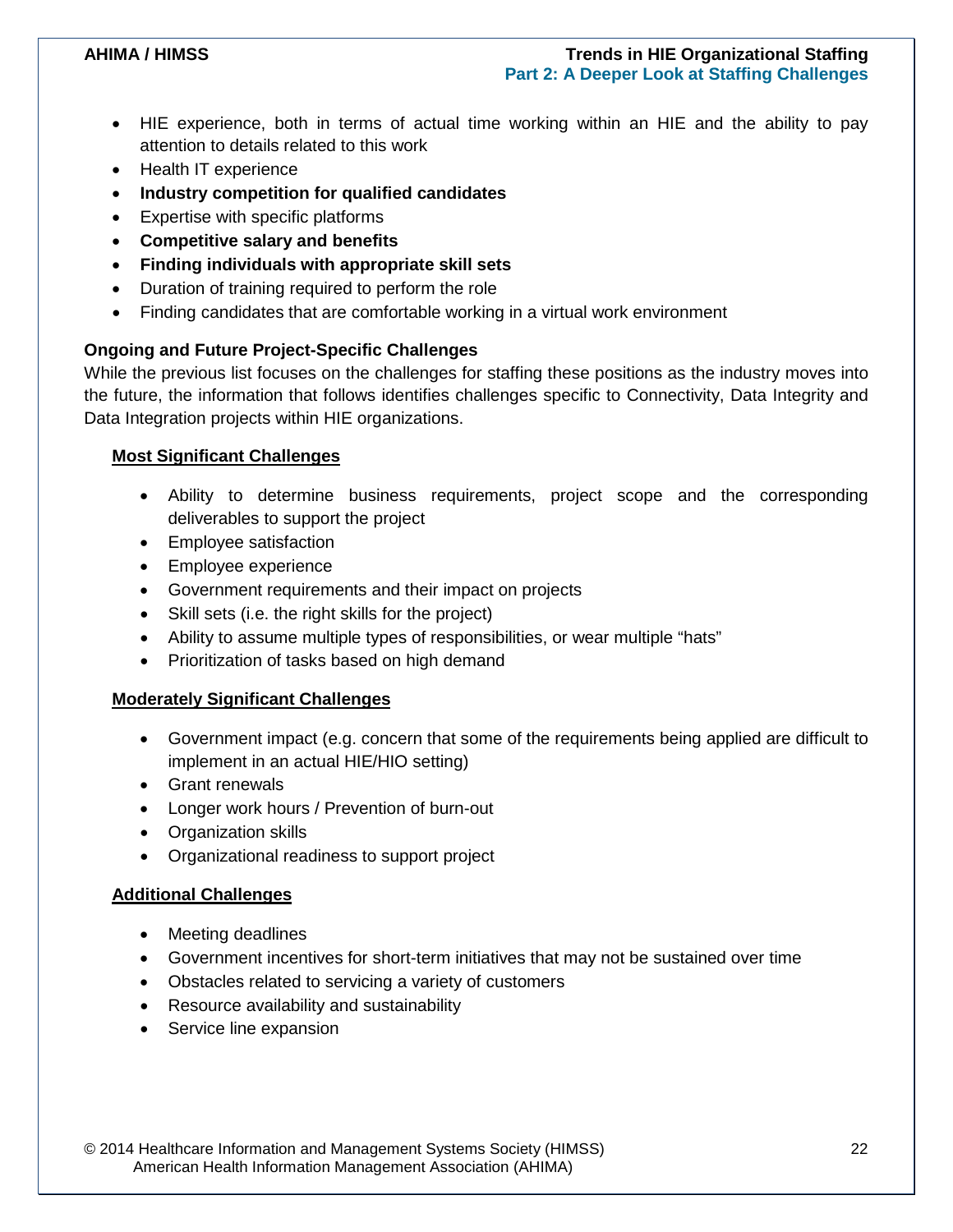#### <span id="page-22-0"></span>**Additional Insights**

In conclusion, participants were asked whether they had any additional important insights regarding Connectivity, Data Integrity or Data Integration that may be helpful to other HIOs and IT professionals. Four relevant observations were provided:

- HIE-specific experience matters.
- The development of "sound requirements, planning, and execution" are essential.
- When forming an HIE, it is important to not "underestimate the amount of maintenance, monitoring and customer service activities and costs." This includes both initial and ongoing costs, such as updates and retesting as new standards and requirements are implemented.
- Activities and efforts such as marketing and outreach are "a long and on-going process."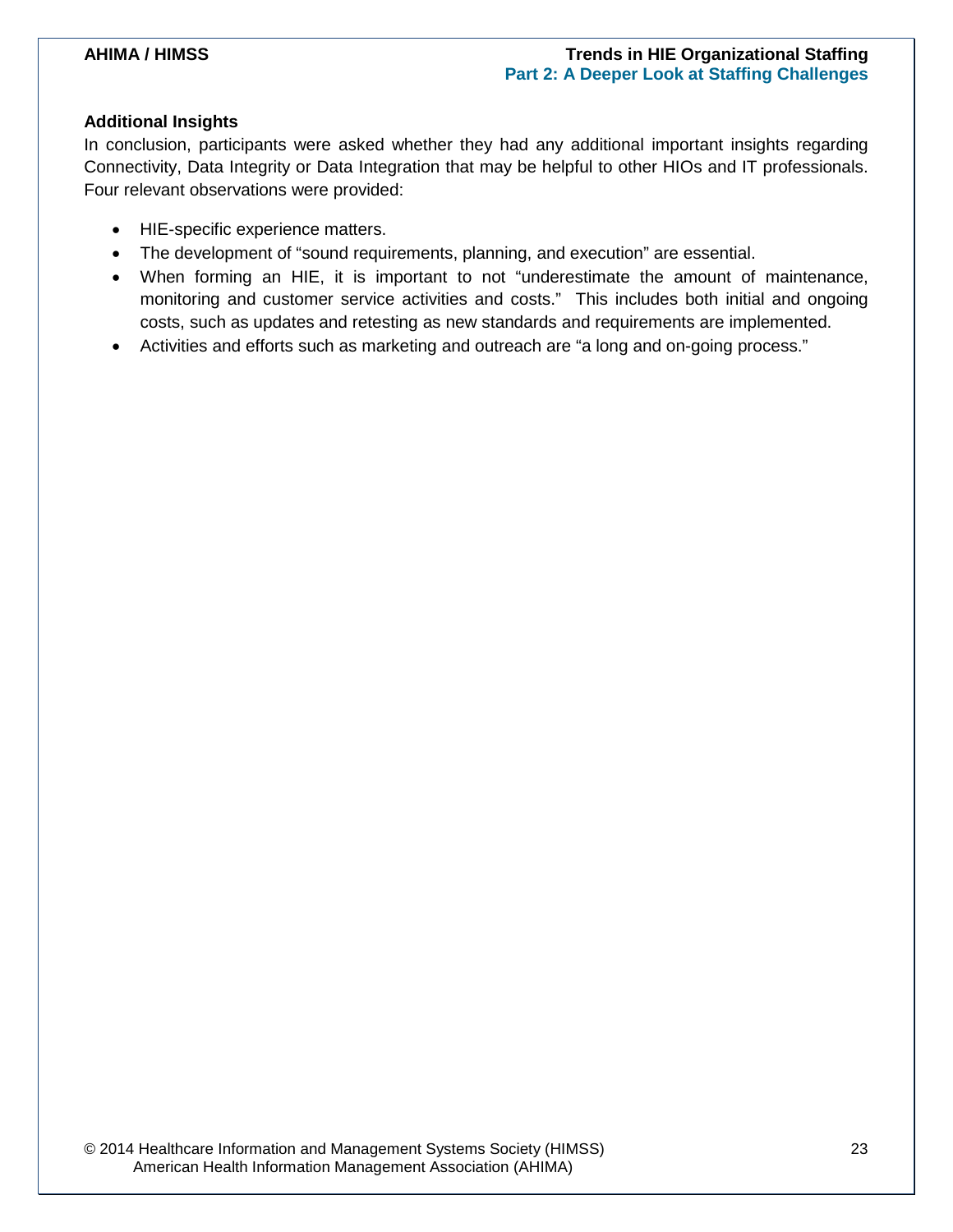## <span id="page-23-0"></span>**Conclusion**

The 2014 HIE Technology Staffing Challenges Survey resulted in several interesting and relevant points of information for both HIE organizations and HIE professionals.

### <span id="page-23-1"></span>*HIE Survey Participants*

When compared to the 2012 survey responses, the 2014 HIE survey participants represent organizations that are now primarily public-private entities. Their reach across other healthcare organizations has grown dramatically, with the majority of participants engaged with more than 500 entities providing a variety of healthcare services. In addition, the participants now serve large patient populations, with the majority providing data exchange for more than 1 million patients.

### <span id="page-23-2"></span>*Current Staffing*

The total number of employees staffing the participating HIOs ranged from 1.5 to 47 Full-Time Equivalents (FTEs), with the number of dedicated IT staff ranging from 0 to 19 FTEs and the most common distribution including 2 to 5 full-time health IT staff members. The composition of the HIE IT staff does vary and may include:

- Full-time employees,
- Part-time employees,
- Contractors,
- Consultants, and
- Outsourced staff to a vendor.

The technology staffing model may also vary among HIOs for a specific combination of IT staff based on organizational requirements. Participants reported that the three roles – Connectivity, Data Integrity and Data Integration – most often include 1 to 5 FTEs, may range up as high as 6 to 10 FTEs across the three roles.

### <span id="page-23-3"></span>*Connectivity, Data Integrity and Data Integration Roles*

When assessing whether the Data Integration role may also be combined with the Data Integrity role or the Connectivity role, participants pointed to combined efforts from these roles between 50 and 78 percent of the time. More often than not, the Data Integration role is paired with either Data Integrity or Connectivity roles.

#### <span id="page-23-4"></span>**Role: Connectivity**

Connectivity roles reported by participants had the greatest diversity and number of titles of the three roles. The required education for the Connectivity role is most often a Bachelor's degree, with emphasis on Computer Science, while a Master's degree is required less often. Additional experience requirements identified include HIPAA/Security, Telecommunications or Health IT.

The required skills for the Connectivity role encompass a broader range of skills than any other role explored in this survey, and the required experience is also fairly broad. The level of experience that is most frequently cited is one to five years with a preference for Health IT expertise. The salary range for

© 2014 Healthcare Information and Management Systems Society (HIMSS) 24 American Health Information Management Association (AHIMA)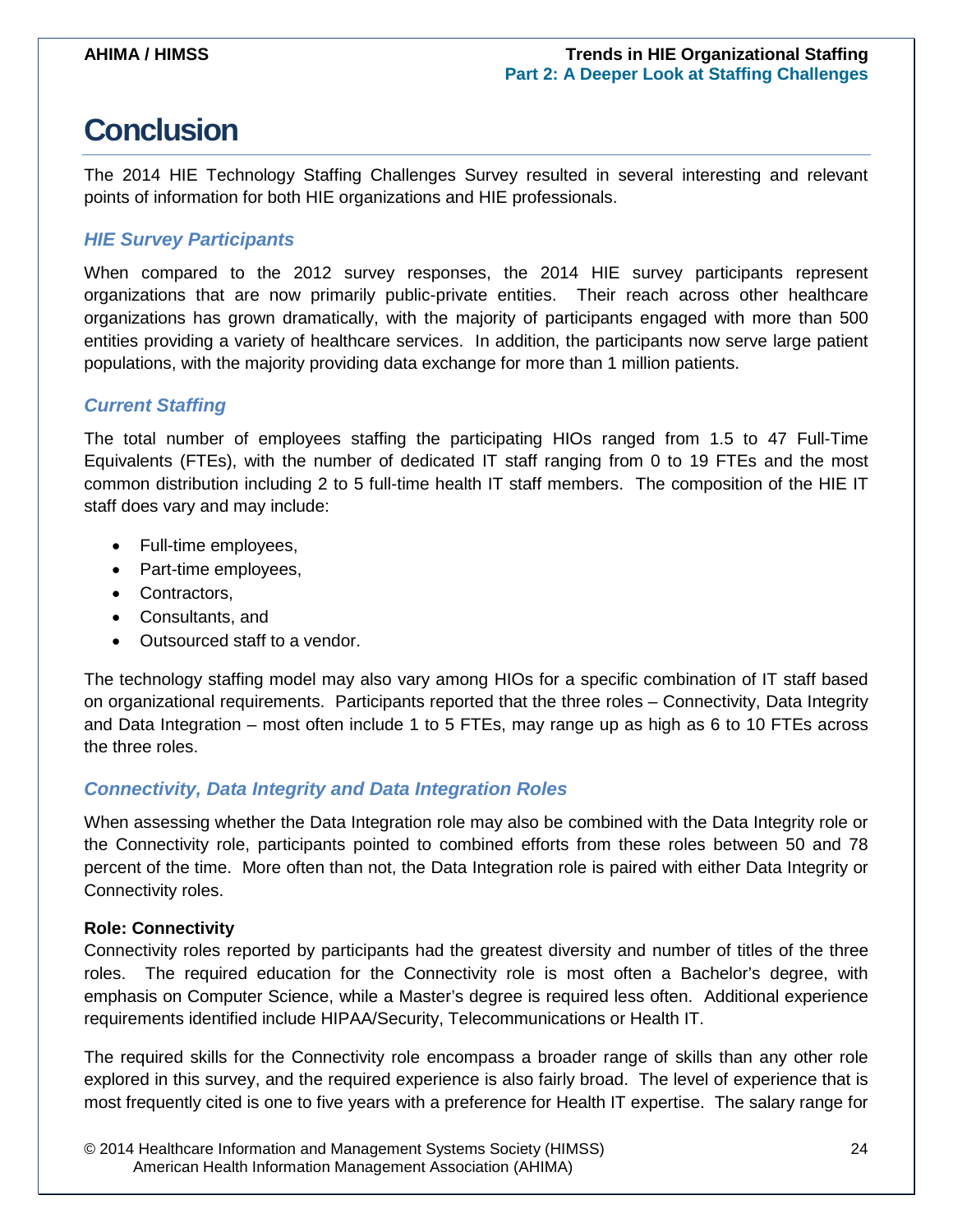reported Connectivity positions is also broader than the range for the other two roles, spanning from less than \$75,000 to \$119,999.

#### <span id="page-24-0"></span>**Role: Data Integrity**

Several titles were identified for the Data Integrity role, including Data Analyst, (Healthcare) Database Administrator, HIE Operations and HIE Implementation Manager.

Data Integrity roles focus on staff with educational backgrounds ranging from a high school degree to a Bachelor's or a Master's degree. The type of experience that was the highest priority for the role of Data Integrity include Health IT and Health Information Management (HIM), with a broad range of required experience levels. Desired IT experience fell between 2 and 5 years, while desired Health IT experience varied between 0 and 10 years.

The salary range most commonly cited for Data Integrity roles was less than \$75,000, with one exception ranging up to \$119,000.

#### <span id="page-24-1"></span>**Role: Data Integration**

Data Integration roles reported by survey participants typically fell under the title of Interface Engineer, with 10 years of IT experience and a minimum educational requirement of a Bachelor's degree. The reported salary for the Data Integration role ranges from \$75,000 to \$89,999.

#### <span id="page-24-2"></span>*HIE Technology Staff Recruitment*

#### <span id="page-24-3"></span>**Staffing Resources**

The most common resources used to identify HIE technology candidates were job boards and referrals, with external search or recruiting firms, industry conferences or events, and professional organizations also cited. Additional, but less frequently used, recruitment methods included searches run by technical (internal) managers, school alumni associations and programs, and posting on the HIO's website and LinkedIn.

#### <span id="page-24-4"></span>**Staffing Challenges**

Challenges in recruitment for the positions of Connectivity, Data Integrity and/or Data Integration remain. The most frequently identified challenges include cost of living / location of the HIO, industry competition for qualified candidates, salary and benefits competitive within the industry, and finding the right skill sets.

#### <span id="page-24-5"></span>**Project Challenges**

<span id="page-24-6"></span>When reflecting on operational needs and performance within the HIO, participants identified several challenges specific to the projects pursued by Connectivity, Data Integrity and/or Data Integration roles. Project-specific challenges identified as being of greatest importance included the ability to determine business requirements, project scope and the corresponding deliverables to support the project; employee satisfaction; experience; governmental requirements and their impact on projects; skill sets; the ability of the resource to assume several types of responsibilities; and prioritization of tasks based on demand.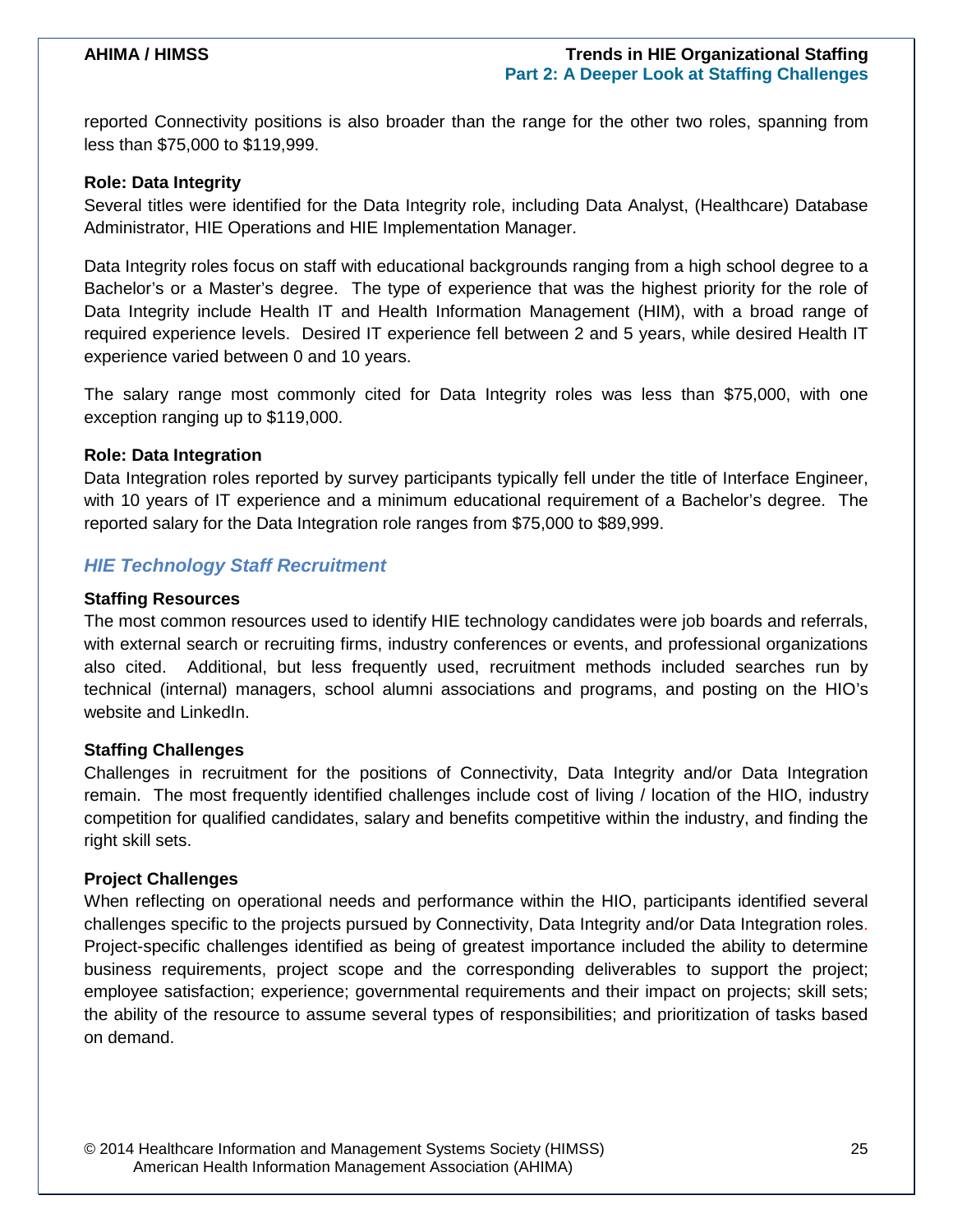#### **Position Turnover**

The positions that were identified as experiencing the highest levels of turnover were Data Administrator, HIE Implementation Manager, HIE Project Managers, Physician Liaison, and Project Managers.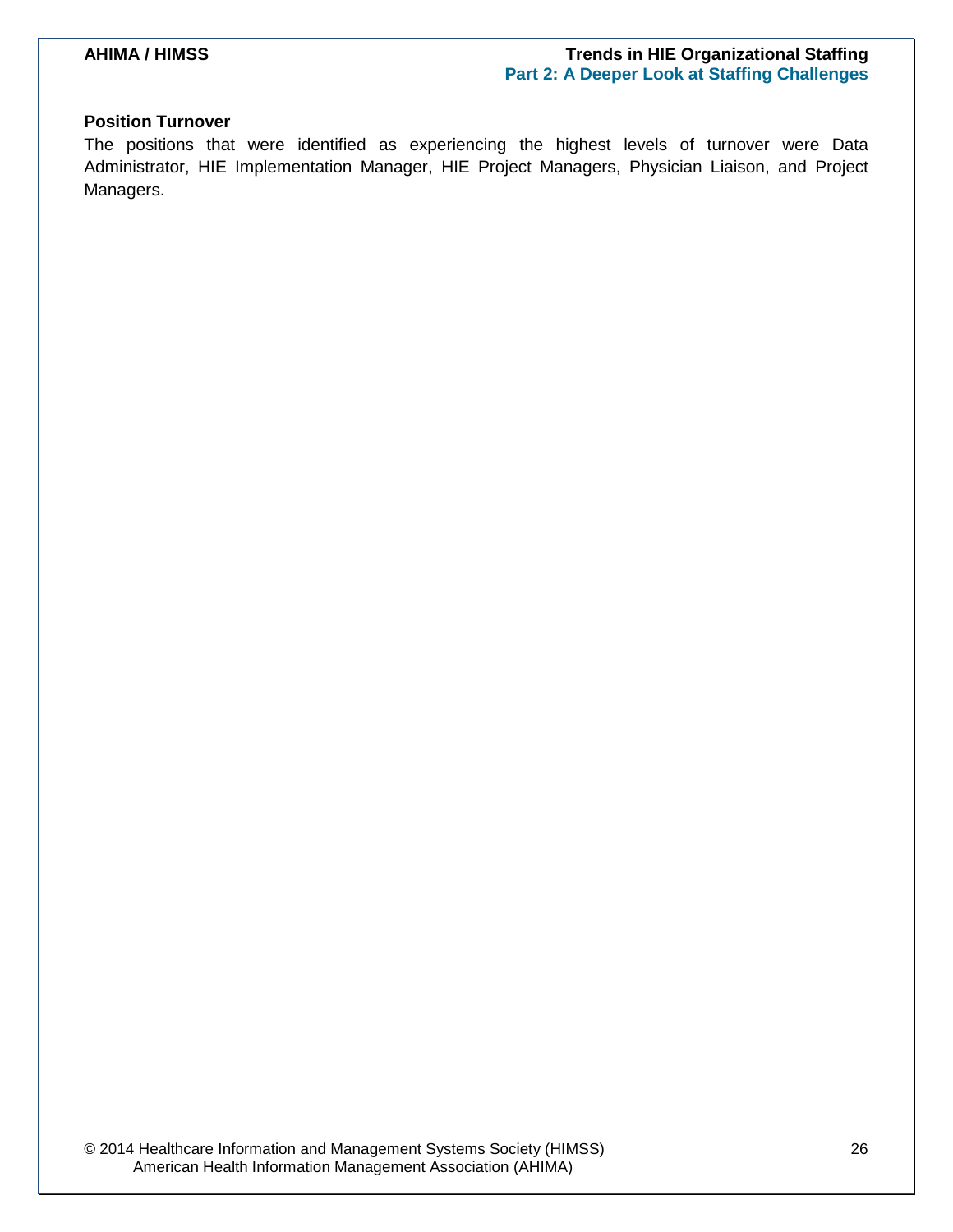## <span id="page-26-0"></span>**Acknowledgements**

#### <span id="page-26-1"></span>*2013-2014 AHIMA/HIMSS HIE Technology Staffing Workgroup*

This white paper was developed by a joint Workgroup of volunteers from the American Health Information Management Association (AHIMA) and the Healthcare Information and Management Systems Society (HIMSS). **Special thanks to Lucy Mancini-Newell for serving as data analyst and initial author of this paper.** The volunteers who participated in development of the white paper are:

| <b>Authors</b>                                                                  |                                             |  |
|---------------------------------------------------------------------------------|---------------------------------------------|--|
| Christina Grijalva                                                              | David Miller, MHSA, FHIMSS, CHCIO           |  |
| Oregon Community Health Information Network                                     | University of Arkansas for Medical Sciences |  |
| grijalvac@ochin.org                                                             | DLMiller2@uams.edu                          |  |
| <b>Neysa Noreen, RHIS</b>                                                       | <b>Gary Ozanich, PhD</b>                    |  |
| Children's Hospitals and Clinics of Minnesota                                   | Northern Kentucky University                |  |
| Neysa.Noreen@childrensmn.org                                                    | Ozanichg1@nku.edu                           |  |
| <b>Charlie Rogers</b>                                                           | Susan O. Torzewski, RHIA, CHTS-PW           |  |
| Core Health Technologies                                                        | <b>Mountain States Health Alliance</b>      |  |
| Charlie.Rogers@corehealthtechnologies.com                                       | Susan.Torzewski@hotmail.com                 |  |
| <b>AHIMA Staff</b>                                                              |                                             |  |
| Harry Rhodes, MBA, RHIA, CHPS, CDIP, CPHIMS, FAHIMA                             | Julie Dooling, RHIA, CHDA                   |  |
| <b>Director for National Standards</b>                                          | Director, HIM Practice Excellence           |  |
| Harry.Rhodes@ahima.org                                                          | Julie.Dooling@ahima.org                     |  |
| <b>Chris Dimick</b>                                                             | Anna Orlova, PhD                            |  |
| Editor-in-Chief, Journal of AHIMA                                               | Senior Director, Standards                  |  |
| Chris.Dimick@ahima.org                                                          | Anna.Orlova@ahima.org                       |  |
| Lou Ann Wiedemann, MS, RHIA, FAHIMA, CDIP, CHDA, CPEHR                          | <b>Anne Zender, MA</b>                      |  |
| Senior Director, HIM Practice Excellence                                        | Senior Director, Periodicals                |  |
| LouAnn. Wiedemann@ahima.org                                                     | Anne.Zender@ahima.org                       |  |
| <b>HIMSS Staff</b>                                                              |                                             |  |
| Mari Greenberger, MPPA                                                          | <b>Julie Moffitt</b>                        |  |
| Director, Informatics                                                           | Program Manager, Informatics                |  |
| mgreenberger@himss.org                                                          | jmoffitt@himss.org                          |  |
| Joyce Sensmeier, MS, RN-BC, CPHIMS, FHIMSS, FAAN<br>Vice President, Informatics |                                             |  |

<span id="page-26-2"></span>[jsensmeier@himss.org](mailto:jsensmeier@himss.org)

*The American Health Information Management Association (AHIMA) represents more than 71,000 educated health information management and health informatics professionals in the United States and around the world. AHIMA is committed to promoting and advocating for high quality research, best practices and effective standards in health information and to actively contributing to the development and advancement of health information professionals worldwide. AHIMA's enduring goal is quality healthcare through quality information. [www.ahima.org](http://www.ahima.org/)*

*HIMSS is a global, cause-based, not-for-profit organization focused on better health through information technology (IT). HIMSS leads efforts to optimize health engagements and care outcomes using information technology. The inclusion of an organization name, product or service in this publication should not be construed as a HIMSS endorsement of such organization, product or service, nor is the failure to include an organization name, product or service to be construed as disapproval. The views expressed in this white paper are those of the authors and do not necessarily reflect the views of HIMSS. [www.himss.org](http://www.himss.org/)*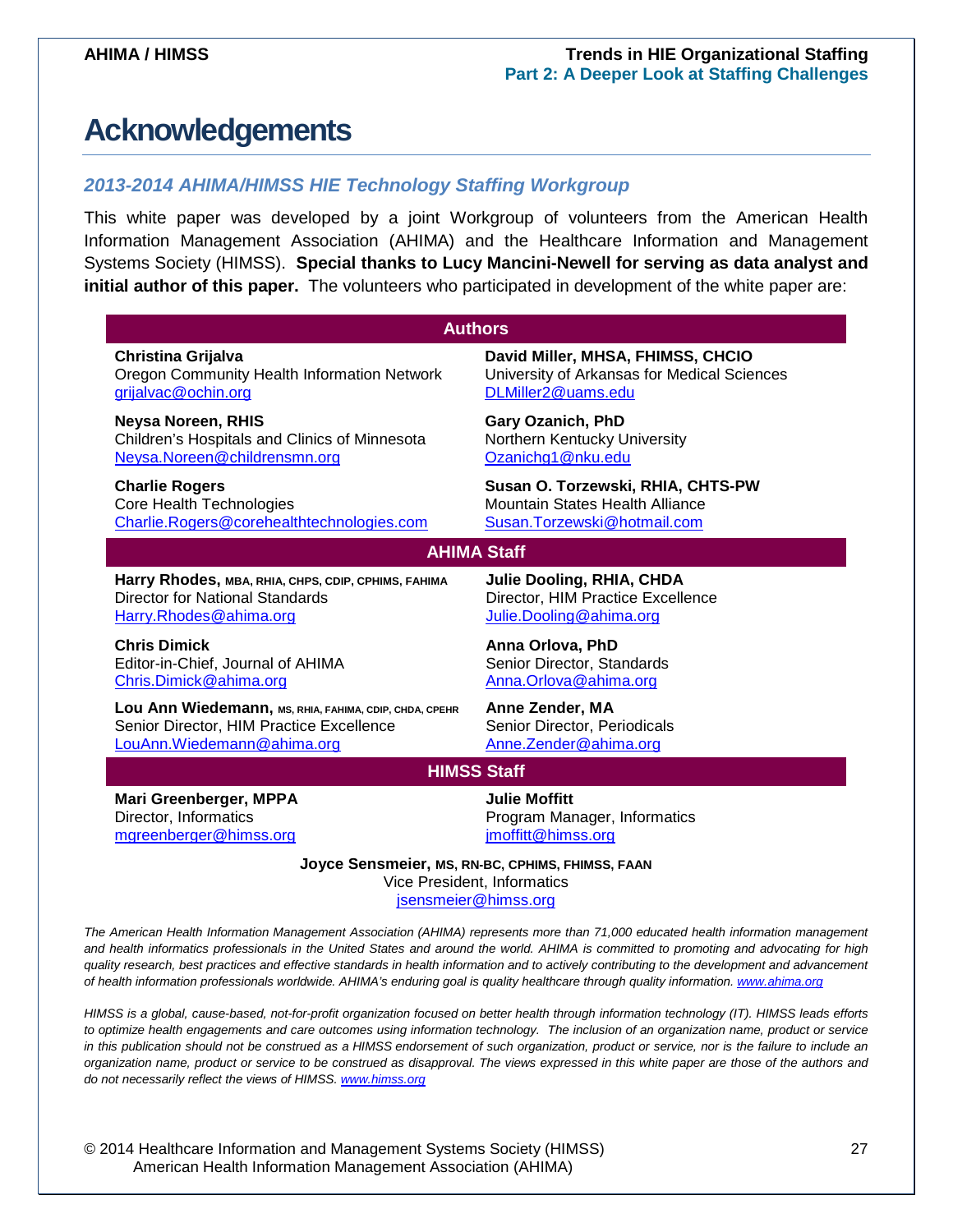## <span id="page-27-0"></span>**Appendix A: HIE Technology Staffing Challenges Survey**

<span id="page-27-1"></span>*Basic Information*

| 1.                                                                        | What is the official name of your HIE/HIO? Please list any Nicknames also.       |  |  |
|---------------------------------------------------------------------------|----------------------------------------------------------------------------------|--|--|
|                                                                           |                                                                                  |  |  |
| 2.                                                                        | What is your title and your role in the HIE/HIO?                                 |  |  |
|                                                                           |                                                                                  |  |  |
| 3.                                                                        | Please provide an email address so that you can receive a copy of our results.   |  |  |
|                                                                           |                                                                                  |  |  |
| 4.                                                                        | What was the date of your HIE/HIO's first data exchange?                         |  |  |
|                                                                           |                                                                                  |  |  |
| 5.                                                                        | What is the total number of employees in your HIE/HIO?<br>In your IT Department? |  |  |
|                                                                           |                                                                                  |  |  |
| 6.                                                                        | How would you best qualify/quantify your HIE/HIO operational reach?              |  |  |
|                                                                           | total number of hospitals,<br>total number of patients<br>$\bullet$<br>$\bullet$ |  |  |
|                                                                           | total number of customers<br>total number of physician practices<br>$\bullet$    |  |  |
|                                                                           | other organizations (e.g., payers, employers, first responders, etc.)            |  |  |
| How would you best define the type of HIE/HIO you are representing.<br>7. |                                                                                  |  |  |
|                                                                           | <b>Combination of Public/Private</b><br>Public<br>$\bullet$                      |  |  |

- 
- Private **•** Other
- 
- 

### <span id="page-27-2"></span>*Connectivity, Data Integrity, Data Integration*

Three roles were identified by HIE/HIOs as roles where qualified talent was hard to fill. The HIE/HIOs identified these roles/skill sets as Connectivity, Data Integrity, and Data Integration. Please help us understand how your organization defines these roles within your organization. We understand that some organizations will combine these roles into less than 3 categories and will provide options to address this possibility.

| 8.  | How many people does your organization currently have in roles that span the skills/roles of |                                            |  |
|-----|----------------------------------------------------------------------------------------------|--------------------------------------------|--|
|     | Connectivity, Data Integrity, and Data Integration?                                          |                                            |  |
|     | $\#$ people<br>$\bullet$                                                                     |                                            |  |
|     | # position types/roles                                                                       |                                            |  |
| 9.  | How would you best describe role(s) your organization has related to "Connectivity?"         |                                            |  |
|     | Title<br>$\bullet$                                                                           | Education Req'd (Level)<br>$\bullet$       |  |
|     | IT Exp Required (years)                                                                      | Education Req'd (Course of Study)          |  |
|     | Healthcare IT Exp Req'd (years)                                                              | Technology Exp Req'd (top 5)               |  |
|     | Skills Required (top 5)<br>$\bullet$                                                         | Other                                      |  |
|     | We combine this role with Data Integrity<br>$\bullet$                                        | We combine this role with Data Integration |  |
| 10. | In order of priority, what variables are most important for you in your Connectivity roles?  |                                            |  |
|     | <b>Education Level</b>                                                                       | Exp in Healthcare IT                       |  |
|     | Education Degree/Course of Study                                                             | Experience with specific skills            |  |
|     | Experience in IT                                                                             | Experience with specific technology        |  |
|     | Other                                                                                        |                                            |  |
|     |                                                                                              |                                            |  |
|     |                                                                                              |                                            |  |

© 2014 Healthcare Information and Management Systems Society (HIMSS) 28 American Health Information Management Association (AHIMA)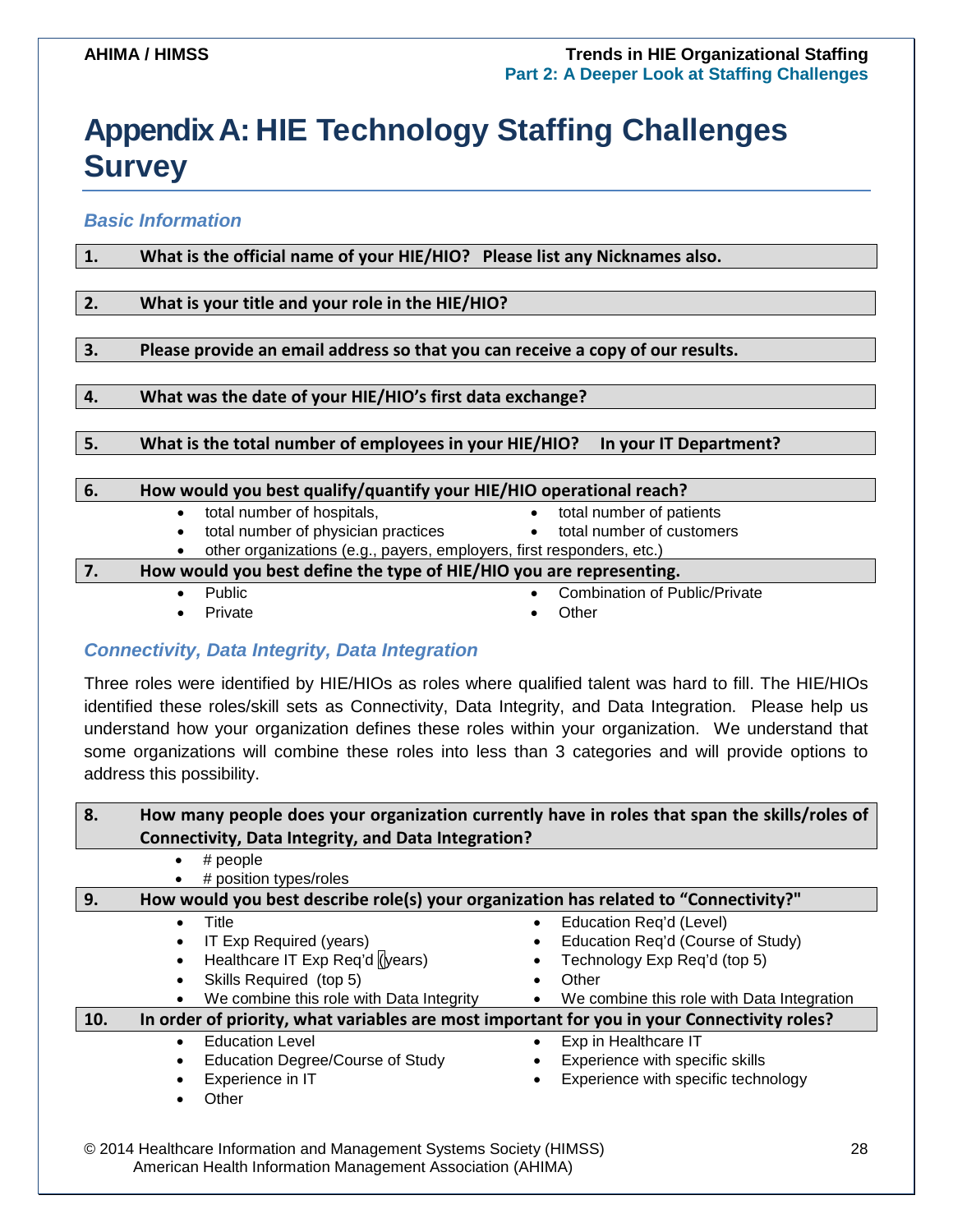| 11. | Please indicate the salary range for positions your HIE organization is currently seeking.                   |                                                     |
|-----|--------------------------------------------------------------------------------------------------------------|-----------------------------------------------------|
|     | Below \$75,000<br>$\bullet$                                                                                  | \$75,000 - \$89,999<br>$\bullet$                    |
|     | \$90,000 - \$119,999<br>$\bullet$                                                                            | \$120,000 - \$149,999<br>$\bullet$                  |
|     | \$150,000 and above<br>$\bullet$                                                                             |                                                     |
| 12. | How would you best describe role(s) your organization has related to "Data Integrity"?                       |                                                     |
|     | Title<br>$\bullet$                                                                                           | Education Req'd (Level)<br>$\bullet$                |
|     | IT Exp Required (years)<br>$\bullet$                                                                         | Education Req'd (Course of Study)<br>$\bullet$      |
|     | Healthcare IT Exp Req'd (years)<br>$\bullet$                                                                 | Technology Exp Req'd (top 5)<br>$\bullet$           |
|     | Skills Required (top 5)<br>$\bullet$                                                                         | Other<br>$\bullet$                                  |
|     | We combine this role with<br>Data                                                                            | We combine this role with Connectivity              |
| 13. | Integration<br>In order of priority, what variables are most important for you in your Data Integrity roles? |                                                     |
|     | <b>Education Level</b><br>$\bullet$                                                                          | Exp in Healthcare IT                                |
|     | <b>Education Degree/Course of Study</b><br>$\bullet$                                                         | Experience with specific skills<br>$\bullet$        |
|     | Experience in IT<br>$\bullet$                                                                                | Experience with specific technology<br>$\bullet$    |
|     | Other<br>$\bullet$                                                                                           |                                                     |
| 14. | Please indicate the salary range for positions your HIE organization is currently seeking.                   |                                                     |
|     | Below \$75,000<br>$\bullet$                                                                                  | \$75,000 - \$89,999                                 |
|     | \$90,000 - \$119,999<br>$\bullet$                                                                            | \$120,000 - \$149,999<br>$\bullet$                  |
|     | \$150,000 and above<br>$\bullet$                                                                             |                                                     |
| 15. | How would you best describe role(s) your organization has related to "Data Integration?"                     |                                                     |
|     | Title<br>$\bullet$                                                                                           | Education Reg'd (Level)                             |
|     | IT Exp Required (years)<br>$\bullet$                                                                         | Education Req'd (Course of Study)<br>$\bullet$      |
|     | Healthcare IT Exp Req'd (years)<br>$\bullet$                                                                 | Technology Exp Req'd (top 5)                        |
|     | Skills Required (top 5)<br>$\bullet$                                                                         | Other<br>$\bullet$                                  |
|     | We combine this role with Data Integrity                                                                     | We combine this role with Connectivity<br>$\bullet$ |
| 16. | In order of priority, what variables are most important for you in your Data Integration roles?              |                                                     |
|     | <b>Education Level</b><br>$\bullet$                                                                          | Exp in Healthcare IT                                |
|     | <b>Education Degree/Course of Study</b><br>$\bullet$                                                         | Experience with specific skills                     |
|     | Experience in IT                                                                                             | Experience with specific technology                 |
|     | Other                                                                                                        |                                                     |
| 17. | Please indicate the salary range for positions your HIE organization is currently seeking.                   |                                                     |
|     | Below \$75,000                                                                                               | \$75,000 - \$89,999                                 |
|     | \$90,000 - \$119,999<br>$\bullet$                                                                            | \$120,000 - \$149,999                               |
|     | \$150,000 and above                                                                                          |                                                     |
| 18. | Did the variables that you prioritized in your search for talent change either during the                    |                                                     |
|     | interview process or after you had made your hire/engaged a consultant?                                      |                                                     |

• Yes • Explain (if yes)

• No